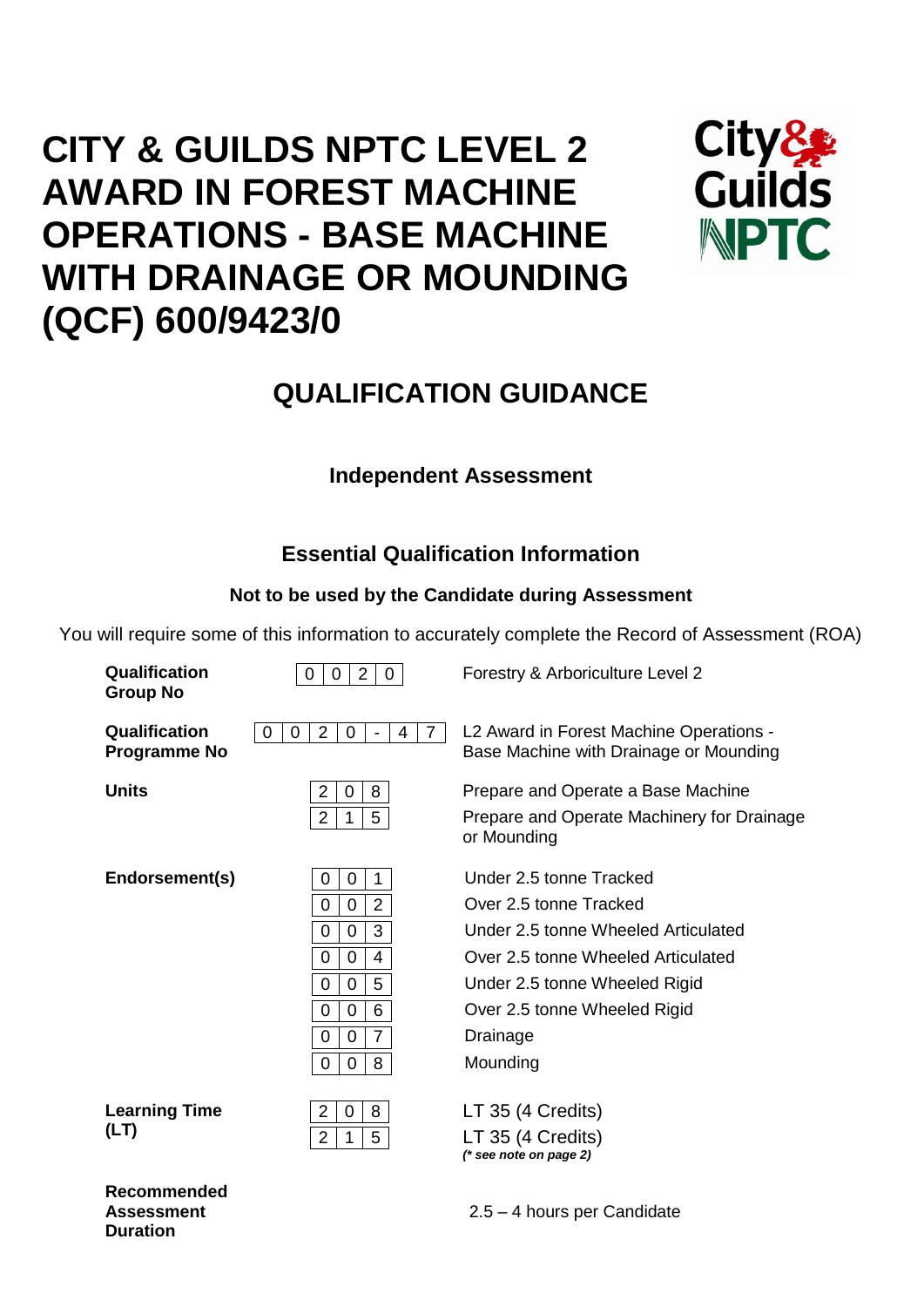### **City and Guilds NPTC Level 2 Award in Forest Machine Operations - Base Machines With Drainage or Mounding (QCF) Qualification Guidance**

#### **Introduction**

The scheme will be administered by City & Guilds

City & Guilds will:

Publish - Scheme regulations - Qualification guidance - Training materials - Trainers support materials Approve centres to co-ordinate and administer the scheme Set standards for the training of Verifiers and Assessors Recruit, train and deploy Verifiers Issue certificates to successful Candidates

#### **The Qualification**

The qualification will be awarded to Candidates who achieve the required level of competence in the units to which their certificate relates.

#### **What is the Qualifications and Credit Framework?**

OFQUAL have introduced the Qualifications and Credit Framework (QCF) to increase flexibility for learners and employers. Qualifications may be built up from individual units according to rules of combination. The units are derived from the National Occupational Standards, which are compiled by Lantra SSC, the Sector Skills Council for the Land-based industries.

#### **Instruction**

Attendance at a course of instruction is not a pre-requisite for an application for an assessment but potential Candidates are strongly advised to ensure that they are up to the standards that will be expected of them when they are assessed.

#### **\* Learning Time (LT)**

Learning Time (LT) is a better indicator of the time requirement needed for a candidate to achieve competence in this qualification. It has replaced Guided Learning Hours (GLH) which are defined as *"tutor or teacher led hours"*. LT is defined as **"a notional measure of the learning time a typical learner might be expected to take to complete and achieve all learning outcomes"**. It takes into account prior learning and encompasses: formal learning (including classes, tutorials, on line tuition), coaching and mentoring, practical work, relevant IT activity, information retrieval, expected private study and revision, work-based activity which leads to assessment, practice to achieve competence, formative assessment, programme planning and feedback.

#### **Access to Assessment**

Assessment centres will be responsible for arranging assessment on behalf of the Candidate.

The minimum age limit for Candidates taking Certificates of Competence is 16 years. There is no upper age limit.

The assessment consists of **one** compulsory unit:

| <b>Unit 208</b> |          | Prepare and Operate a Base Machine                                          |
|-----------------|----------|-----------------------------------------------------------------------------|
|                 | Outcome: |                                                                             |
|                 |          | Be able to work safely (B1)                                                 |
|                 | 2.       | Be able to prepare and drive the machine (B2)                               |
|                 | 3.       | Know how to prepare and drive machine (B3)                                  |
|                 | 4.       | Know relevant health and safety legislation and industry good practice (B4) |

Candidates must successfully achieve **all** assessment activities in the above unit.

**Endorsement**: The assessment may be taken on a machine with any type of machine that is

| 001 | Under 2.5 tonne Tracked             |
|-----|-------------------------------------|
| 002 | Over 2.5 tonne Tracked              |
| 003 | Under 2.5 tonne Wheeled Articulated |
| 004 | Over 2.5 tonne Wheeled Articulated  |
| 005 | Under 2.5 tonne Wheeled Rigid       |
| 006 | Over 2.5 tonne Wheeled Rigid        |

The certificate will be endorsed accordingly. Candidates are encouraged to take their assessment with different machines to broaden their certification.

- Prepare and Operate Machinery for Drainage & Mounding
	- **Outcomes**
	- 1. Be able to work safely (DM1)<br>2. Be able to operate the machi Be able to operate the machine (DM2)
	- 3. Know relevant health and safety legislation and environmental good practice (DM3)
	- 4. Know how to operate the machine (DM4)

Candidates must successfully achieve **all** assessment activities in the above unit.

<sup>©</sup> City & Guilds 2013 *Reproduction of this document in whole or in part is forbidden without prior consent of City & Guilds* Drainage or Mounding 2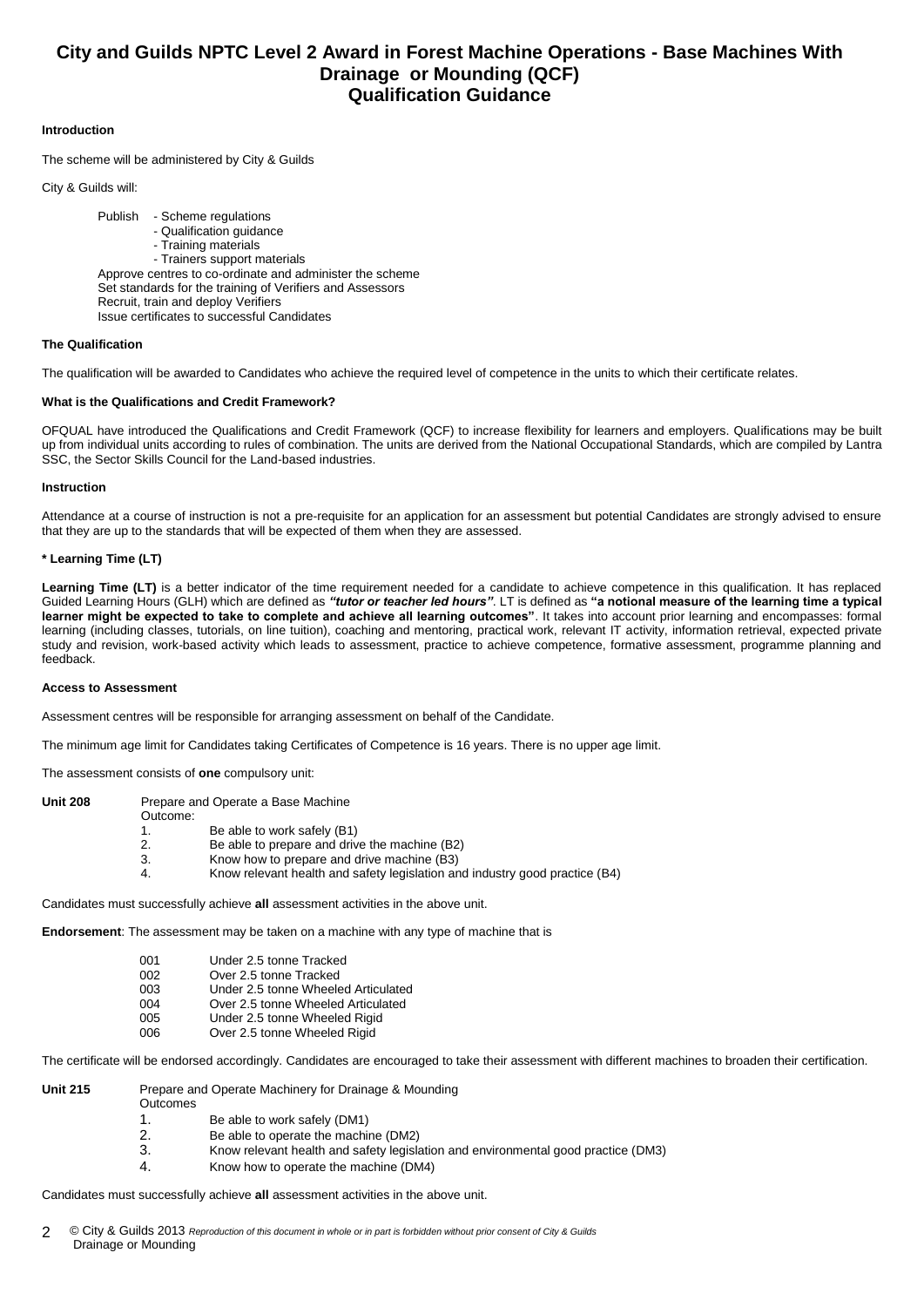#### **Endorsement**: The assessment may be taken on a machine with any type of:

| 007 | Drainage |
|-----|----------|
| 008 | Mounding |

The certificate will be endorsed accordingly.

#### **Only two endorsements can be taken in any one registration.**

#### **Quality Assurance**

Verification is a process of monitoring assessment; it is an essential check to confirm that the assessment procedures are being carried out in the way City & Guilds has laid down. The overall aim of verification is to establish a system of quality assurance that is acceptable in terms of both credibility and cost effectiveness.

Approved Assessors will be subject to a regular visit by the verifier at a time when assessments are being undertaken.

A selection of assessment reports completed by the Assessor will be evaluated by a City & Guilds approved verifier.

Compliance with the verification requirements is a pre-requisite for Assessors remaining on the list of approved Assessors.

After assessment has been completed the Qualification Guidance is to be forwarded to the centre and retained by the centre until after the annual centre visit has taken place by a Quality Systems Consultant (QSC).

As part of the quality assurance process, a minimum of **two** observations are required to be undertaken for each qualification that is assessed by a Trainer/Assessor. These will be carried out by an internal Verifier appointed by the Centre. One observation will be conducted in the presence of the Quality Systems Consultant. In respect of risk management, there is an expectation that additional observations up to a maximum of **four** will be carried out for the inexperienced or newly qualified Trainer/Assessor or Assessors.

#### **Performance Evaluation**

The result of each assessment activity is evaluated against the following criteria:

- **M** = Met Meets or exceeds the assessment criteria by displaying a level of practical performance and/or underpinning knowledge. If the Criterion has been MET, a tick  $\boxdot$  is to be put in the box provided in the bottom right-hand column of each section.
- **NM** = Not Met Does not satisfy the requirements of the assessment criteria, being unable to perform the practical task satisfactorily or safely or being deficient in underpinning knowledge. If the Criterion is NOT MET, a cross  $\boxtimes$  is to be put in the box provided in the bottom right-hand column of each section.

#### **Appeals and Equal opportunities**

Centres must have their own auditable, appeals procedures. If a Candidate is not satisfied with the examination conditions or a Candidate feels the opportunity for examination is being denied, the Centre Manager should, in the first instance, address the problem. If, however the problem cannot be resolved, City & Guilds will arbitrate and an external verifier may be approached to offer independent advice. All appeals must be clearly documented by the Centre Manager and made available to the external verifier or City & Guilds if advice is required.

Should occasions arise when centres are not satisfied with any aspect of the external verification process, they should contact Verification Services at City & Guilds.

Access to the qualification is open to all, irrespective of gender, race, creed, age or special needs. The Centre Manager should ensure that no learner is subjected to unfair discrimination on any grounds in relation to access to assessment and to the fairness of the assessment. QCA requires City & Guilds to monitor centres to check whether equal opportunities policies are being adhered to.

#### **Validation of Equipment**

A Manufacturer's instruction book or operator's manual should be available for the Candidate to use during the assessment if required.

Vehicles must comply with department of Transport and road Traffic acts where relevant.

Any appropriate item of machinery complying with current legal requirements is acceptable for the assessment, provided it is suitably equipped for **all** assessment activities to be carried out.

#### **Additional Information**

May be sought from the relevant manufacturer's operator manuals or any other appropriate training or safety publication.

Questions should be related to the background or employment aspirations of the candidate and, where possible, product labels used should be representative of products typically used in that sector or industry.

Candidates who undertake this assessment and have met the requirements are reminded of their legal obligation to receive/undertake appropriate additional training in the use of any equipment that differs from that used during the assessment, but which they are nevertheless qualified to use.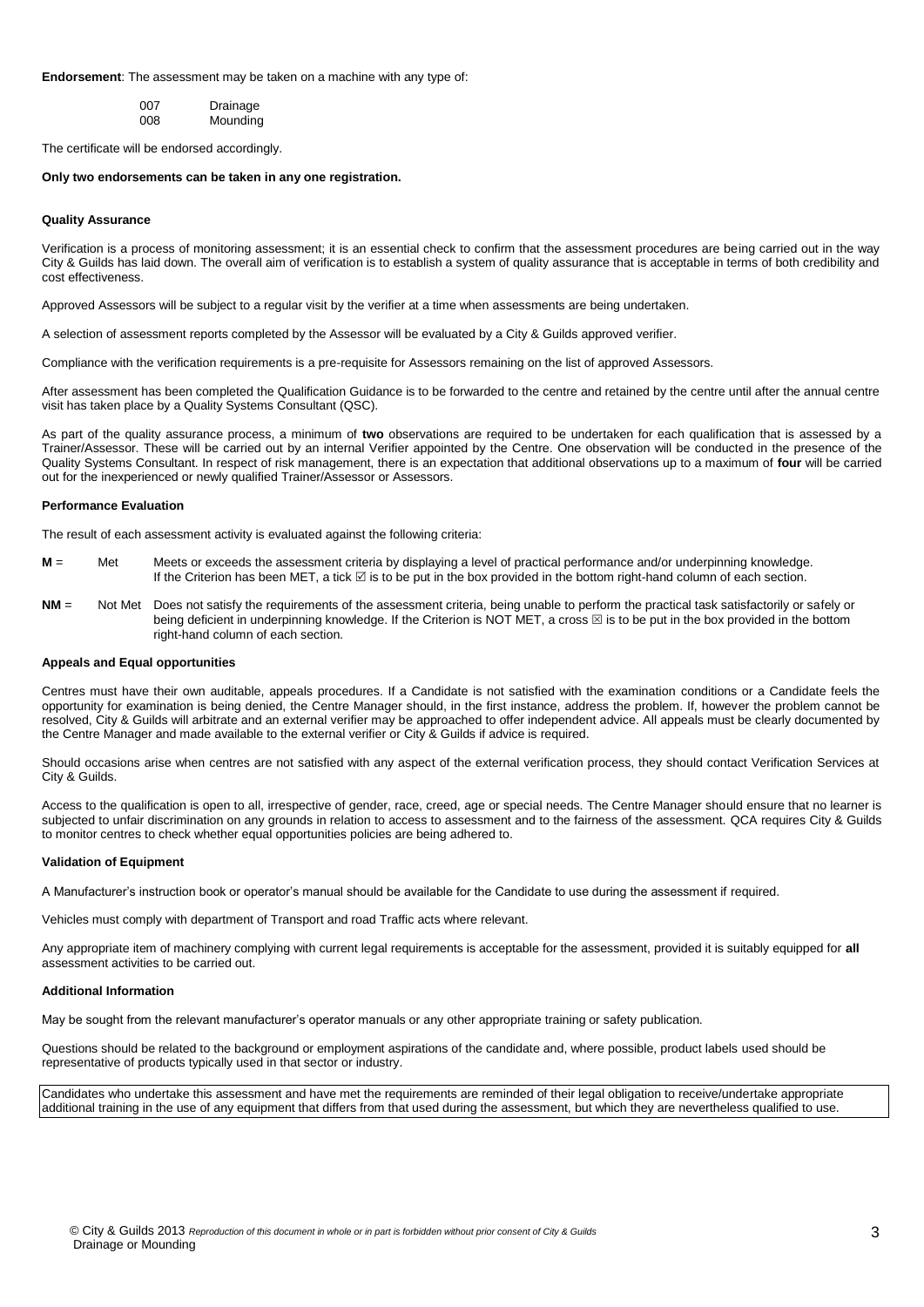#### **Assessment Guidance for the Trainer/Assessor**

This qualification can only be assessed by an Assessor who is suitably qualified and meets the requirements of the awarding body. The Assessor must be independent **and cannot have been involved with the training of the Candidate**. Please see City & Guilds Centre Manual for guidance.

The Candidate is to be notified of the place and time of assessment and when formal assessment commences and ceases.

Assessors are reminded that assessment is a formal process and that assessment must be carried out using this Qualification Guidance. All relevant assessment criteria must be assessed against the criterion as specified in the Qualification Guidance. Assessment will be carried out by direct observation and by oral questioning of the Candidate. **Where a specific number of responses are required theses may include other suitable answers not specified if they are deemed to be correct by the Assessor**. The performance of the Candidate is to be recorded on the Qualification Guidance as directed by completing the tick boxes. Space has been provided on the Qualification Guidance for the person assessing to record relevant information which can be utilised to provide feedback to the Candidate. After assessment has been completed the Qualification Guidance document is to be retained by the assessor and provided if required by a Quality Systems consultant (QSC).

#### **Assessment Guidance for Candidate**

A list of registered assessment centres is available from City & Guilds Land Based Services. [\(www.nptc.org.uk\)](http://www.nptc.org.uk/)

Assessment is a process by which it is confirmed that the candidate is competent in the unit(s) within the award to which the assessment relates. It is the process of collecting evidence about his/her capabilities and judging whether that evidence is sufficient to attribute competence.

The Candidate must be registered through the City & Guilds approved assessment centre for this qualification prior to the assessment.

The results of the assessment will be recorded on the Record of Assessment form (ROA).

- The qualification guidance contains criteria relating to:
	- Observation of practical performance
	- Assessment of underpinning knowledge

#### **Safe Practice:**

- 1. Assessors must hold a current 'First Aid at Work' Certificate.<br>2. It is strongly recommended that Candidates hold at least a re
- 2. It is strongly recommended that Candidates hold at least a recent, recognised 'Emergency First Aid' Training Certificate.<br>3. All forest machines used in the assessments must comply with relevant Arboriculture and Forest
- 3. All forest machines used in the assessments must comply with relevant Arboriculture and Forestry Advisory Group (AFAG) Safety Guides 4. Candidates should be familiar with the machine that they are going to operate
- 4. Candidates should be familiar with the machine that they are going to operate.<br>5. Appropriate Personal Protective Equipment (PPE) must be worn at all times.
- 5. Appropriate Personal Protective Equipment (PPE) must be worn at all times.<br>6. A First Aid kit meeting current regulations, of the appropriate size for the num
- 6. A First Aid kit meeting current regulations, of the appropriate size for the number of persons on site, must be available.<br>7. The Assessor must ensure a Risk Assessment is carried out, and sufficient control measures im
- 7. The Assessor must ensure a Risk Assessment is carried out, and sufficient control measures implemented.
- 8. Any necessary permissions must have been granted, and notifications made as appropriate: (e.g. Forestry Commission, Forest Enterprise, Private owners etc).
- 9. All equipment being used for this assessment must comply with relevant requirements of the Provision and Use of Work Equipment Regulations (PUWER) 1998 and Lifting Operations and Lifting Equipment Regulations (LOLER) 1998.
- 10. Information may be sought from the relevant operator manuals or any other appropriate training or safety publication.
- 11. Provision must be made to avoid the risk of environmental pollution and adequate control measures must be implemented. (a suitable response kit to be available on the machine)
- 12. It is the responsibility of the Assessor and the Candidate to ensure that any additional requirements and provisions are met as relevant to this qualification.
- 13. Whenever the Candidate leaves the base machine, the parking brake must be applied.
- 14. When the Base Machine is parked and left unattended, or any attachments/detachments of equipment, must carry out the safe stop procedure.
- 15. The Base Machine must be operated in such a way that the Candidate, Assessor, other persons or equipment are not endangered.
- 16. All ancillary equipment, when detached must be left in a safe and stable condition.
- 17. Candidates must comply with current regulations when working at heights regulations 2005 amended
- 18. The assessment is carried out in accordance with the safety guidelines laid down in Arboriculture and Forestry Advisory Group (AFAG) Safety Guides, Health and Safety publications and current machinery directives.
- 19. A breach of Health and Safety that puts any person at risk during the assessment process will result in the assessment being terminated and the Candidate not meeting the required standard
- 20. Initial tonnage is measured on unladen vehicle weight

#### **Validation of Equipment:**

Any Base Machine complying with industry guidance and European directives is acceptable for the test, provided it is suitably equipped for **all** assessment activities to be carried out. Where a ROPs structure is fitted, an operator seat restraint is in place and functional.

#### **Any machine that can lift or suspend the load above the operator, who isn't protected by adequate/suitable FOPS and OPS, will be required to produce a current LOLER certificate to the Assessor**

**Published by City & Guilds Building 500 Abbey Park Stareton Warwickshire CV8 2LY**

**T +44 (0)24 7685 7300 F +44 (0)24 7669 6128 [www.nptc.org.uk](http://www.nptc.org.uk/) e-mail: [information@cityandguilds.com](mailto:information@cityandguilds.com)**

**City & Guilds is a registered charity established to promote education and training**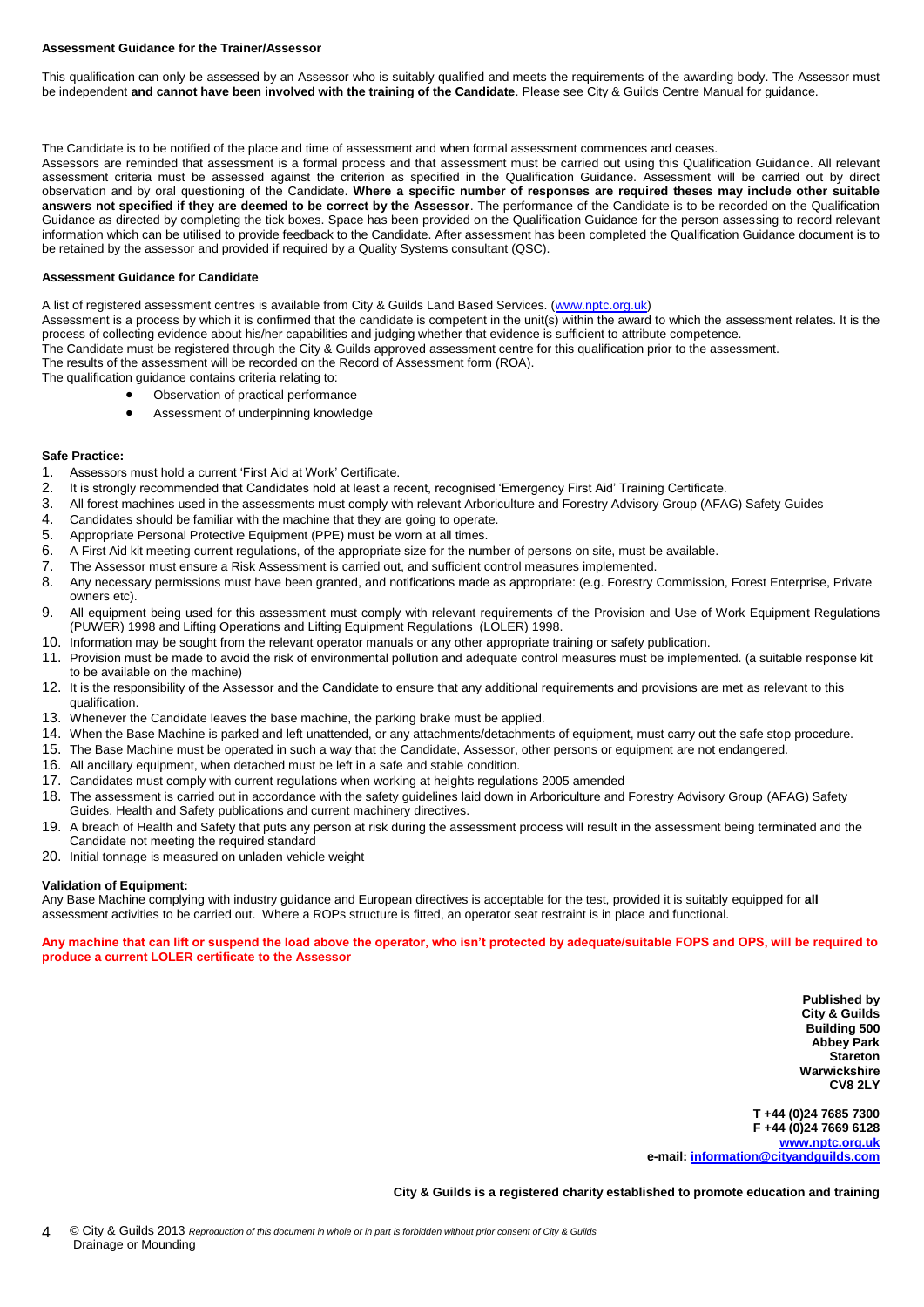| <b>Candidate A</b><br>Name:      |                                                                                        | Date:                                                                                              |       | <b>Start Time:</b>                                                                                                                                                                                                                                                                                                                                                  | <b>Duration:</b>                                                                                                                                                                                                                                               |                  |                                                                                                                      |                                                                                   |                                                                                                                      |                                                                                                                           |  |  |
|----------------------------------|----------------------------------------------------------------------------------------|----------------------------------------------------------------------------------------------------|-------|---------------------------------------------------------------------------------------------------------------------------------------------------------------------------------------------------------------------------------------------------------------------------------------------------------------------------------------------------------------------|----------------------------------------------------------------------------------------------------------------------------------------------------------------------------------------------------------------------------------------------------------------|------------------|----------------------------------------------------------------------------------------------------------------------|-----------------------------------------------------------------------------------|----------------------------------------------------------------------------------------------------------------------|---------------------------------------------------------------------------------------------------------------------------|--|--|
| <b>Candidate B</b>               | Name:                                                                                  |                                                                                                    | Date: |                                                                                                                                                                                                                                                                                                                                                                     | <b>Start Time:</b>                                                                                                                                                                                                                                             | <b>Duration:</b> |                                                                                                                      |                                                                                   |                                                                                                                      |                                                                                                                           |  |  |
| <b>Candidate C</b>               | Name:                                                                                  |                                                                                                    | Date: |                                                                                                                                                                                                                                                                                                                                                                     | <b>Start Time:</b>                                                                                                                                                                                                                                             |                  | <b>Duration:</b>                                                                                                     |                                                                                   |                                                                                                                      |                                                                                                                           |  |  |
| <b>Candidate D</b>               | Name:                                                                                  |                                                                                                    |       | Date:                                                                                                                                                                                                                                                                                                                                                               | <b>Start Time:</b>                                                                                                                                                                                                                                             |                  | <b>Duration:</b>                                                                                                     |                                                                                   |                                                                                                                      |                                                                                                                           |  |  |
| <b>CRITERIA</b><br><b>NUMBER</b> | <b>ASSESSMENT</b><br><b>CRITERIA</b>                                                   | <b>ASSESSOR</b><br><b>GUIDANCE</b>                                                                 |       |                                                                                                                                                                                                                                                                                                                                                                     | <b>ASSESSMENT</b><br><b>ACTIVITIES</b>                                                                                                                                                                                                                         |                  | A                                                                                                                    | <b>CANDIDATE</b><br>В                                                             | D                                                                                                                    |                                                                                                                           |  |  |
| 4.4/3.3<br><b>B4</b><br>D/M4     | Outline the emergency<br>planning relevant to the<br>working area                      | The Candidate to state<br>five factors in emergency<br>planning                                    |       | include:<br>location name<br>$\bullet$<br>grid reference<br>$\bullet$<br>designated meeting place<br>$\bullet$<br>site location name<br>$\bullet$<br>nearest access point<br>$\bullet$<br>street name/district<br>$\bullet$<br>type of access<br>$\bullet$<br>$\bullet$<br>$\bullet$<br>$\bullet$<br>$\bullet$<br>$\bullet$<br>your own contact number<br>$\bullet$ | Emergency planning procedures for a site could<br>suitable helicopter landing area<br>phone number of nearest doctor<br>location and phone number of nearest<br>accident and emergency hospital<br>works manager contact details<br>Met $\checkmark$ Not Met X |                  | $\Box$<br>$\Box$<br>$\Box$<br>□<br>$\Box$<br>$\Box$<br>$\Box$<br>$\Box$<br>□<br>$\Box$<br>$\Box$<br>$\Box$<br>$\Box$ | ⊔<br>$\Box$<br>□<br>⊔<br>□<br>□<br>$\Box$<br>$\Box$<br>⊔<br>$\Box$<br>□<br>⊔<br>□ | $\Box$<br>$\Box$<br>$\Box$<br>П<br>$\Box$<br>П<br>$\Box$<br>$\Box$<br>$\Box$<br>$\Box$<br>$\Box$<br>$\Box$<br>$\Box$ | ⊔<br>$\Box$<br>$\Box$<br>$\Box$<br>$\Box$<br>$\Box$<br>$\Box$<br>$\Box$<br>$\Box$<br>$\Box$<br>$\Box$<br>$\Box$<br>$\Box$ |  |  |
|                                  | Identify the hazards                                                                   |                                                                                                    |       |                                                                                                                                                                                                                                                                                                                                                                     | Identify hazards (anything with the potential to                                                                                                                                                                                                               |                  |                                                                                                                      |                                                                                   |                                                                                                                      |                                                                                                                           |  |  |
| 1.1<br><b>B&amp;</b><br>D/M1     | and risks associated<br>with the working area,<br>the proposed work and<br>the machine | The Candidate to state<br>four hazards and three<br>risks with the working<br>area/work to be done |       | relevant to:<br>The work area/work to be done<br>Hazards<br>power lines<br>$\bullet$<br>terrain<br>$\bullet$<br>access routes<br>$\bullet$<br>chain shot<br>$\bullet$<br>risk zones<br>$\bullet$<br>struck by timber<br>$\bullet$<br>$\bullet$<br>Risks                                                                                                             | cause harm) and risks (who might be harmed),                                                                                                                                                                                                                   |                  | $\Box$<br>□<br>$\Box$<br>$\Box$<br>$\Box$<br>$\Box$<br>$\Box$                                                        | ⊔<br>⊔<br>□<br>⊔<br>□<br>□<br>⊔                                                   | $\Box$<br>⊔<br>$\Box$<br>$\Box$<br>$\Box$<br>$\Box$<br>□                                                             | $\Box$<br>□<br>$\Box$<br>$\Box$<br>$\Box$<br>$\Box$                                                                       |  |  |
|                                  |                                                                                        | The Candidate to state<br>four hazards and three                                                   |       | operator<br>$\bullet$<br>others on site<br>$\bullet$<br>public<br>$\bullet$<br>other machine operators<br>$\bullet$<br>$\bullet$<br>The machine                                                                                                                                                                                                                     |                                                                                                                                                                                                                                                                |                  | ⊔<br>$\Box$<br>□<br>$\Box$<br>$\Box$                                                                                 | Ц<br>$\Box$<br>⊔<br>□<br>□                                                        | ⊔<br>$\Box$<br>$\Box$<br>$\Box$<br>П                                                                                 | Ц<br>$\Box$<br>$\Box$<br>$\Box$<br>$\Box$                                                                                 |  |  |
|                                  |                                                                                        | risks for the machine                                                                              |       | Hazards<br>struck by machine<br>$\bullet$<br>access and egress<br>$\bullet$<br>moving parts<br>$\bullet$<br>hot surfaces<br>$\bullet$<br>working at heights<br>$\bullet$<br>high pressure fluids<br>$\bullet$<br>$\bullet$                                                                                                                                          |                                                                                                                                                                                                                                                                |                  | ⊔<br>$\Box$<br>$\Box$<br>$\Box$<br>$\Box$<br>$\Box$<br>П                                                             | ⊔<br>$\Box$<br>⊔<br>□<br>⊔<br>□                                                   | □<br>$\Box$<br>$\Box$<br>$\Box$<br>$\Box$<br>□<br>П                                                                  | $\Box$<br>$\Box$<br>$\Box$<br>$\Box$<br>$\Box$<br>$\Box$<br>$\Box$                                                        |  |  |

© City & Guilds 2013 *Reproduction of this document in whole or in part is forbidden without prior consent of City & Guilds* Drainage or Mounding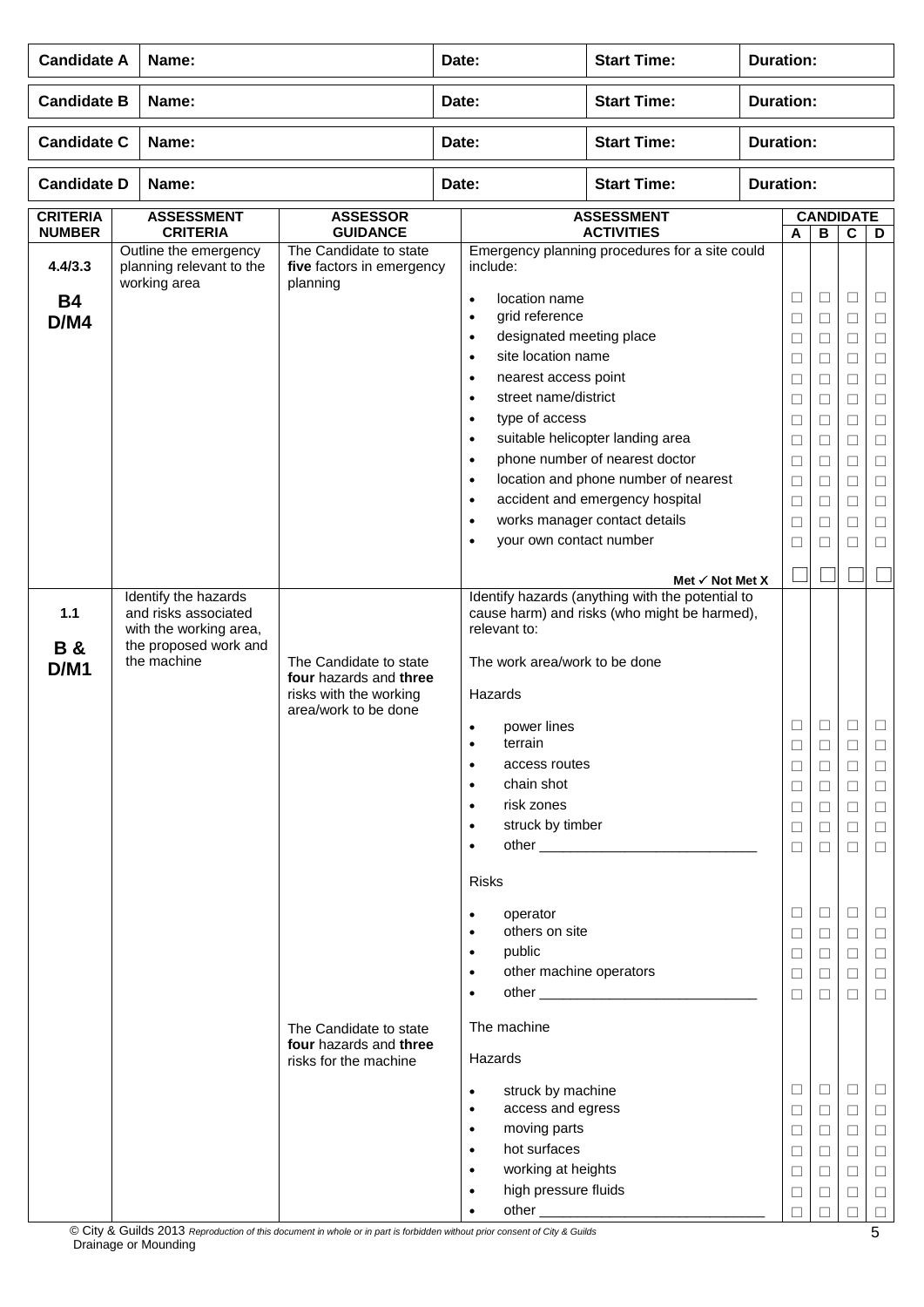| <b>CRITERIA</b> | <b>ASSESSMENT</b>                                | <b>ASSESSOR</b>                                    | <b>ASSESSMENT</b>                                                            |        |        |              | <b>CANDIDATE</b> |  |
|-----------------|--------------------------------------------------|----------------------------------------------------|------------------------------------------------------------------------------|--------|--------|--------------|------------------|--|
| <b>NUMBER</b>   | <b>CRITERIA</b>                                  | <b>GUIDANCE</b>                                    | <b>ACTIVITIES</b>                                                            | A      | B      | C            | D                |  |
|                 |                                                  |                                                    | <b>Risks</b>                                                                 |        |        |              |                  |  |
| $1.1$ cont      |                                                  |                                                    | public                                                                       | $\Box$ | $\Box$ | □            | $\Box$           |  |
|                 |                                                  |                                                    | $\bullet$<br>operator                                                        | $\Box$ | $\Box$ | $\Box$       | $\Box$           |  |
|                 |                                                  |                                                    | environment                                                                  |        |        |              |                  |  |
|                 |                                                  |                                                    | $\bullet$                                                                    | $\Box$ | $\Box$ | $\Box$       | $\Box$           |  |
|                 |                                                  |                                                    | $\bullet$                                                                    | □      | ⊔      | $\mathbf{L}$ | $\Box$           |  |
|                 |                                                  |                                                    |                                                                              |        |        |              |                  |  |
|                 |                                                  |                                                    | Met√ Not Met X                                                               |        |        |              |                  |  |
|                 | Use appropriate tools,                           | Assessor to observe                                | All tools, equipment and Personal<br>$\bullet$                               |        |        |              |                  |  |
| $1.2$           | equipment and personal                           | appropriate tools,                                 | Protective Equipment are used in line with                                   |        |        |              |                  |  |
|                 | protective equipment                             | equipment and PPE are                              | industry good practice e.g. AFAG/HSE.                                        | □      | $\Box$ | $\Box$       | $\Box$           |  |
| <b>B&amp;</b>   | (PPE)                                            | used in accordance to                              | During all on site operations PPE in<br>$\bullet$                            |        |        |              |                  |  |
| D/M1            |                                                  | industry good practice                             | accordance with industry good practice                                       |        |        |              |                  |  |
|                 |                                                  |                                                    | must be worn.                                                                | ⊔      | ⊔      | $\Box$       | $\Box$           |  |
|                 |                                                  | All applicable to the task                         |                                                                              |        |        |              |                  |  |
|                 |                                                  | at hand                                            | Personal Protective Equipment identified could<br>include:                   |        |        |              |                  |  |
|                 |                                                  |                                                    |                                                                              |        |        |              |                  |  |
|                 |                                                  |                                                    | safety helmet (if required)<br>$\bullet$                                     | □      | $\Box$ | □            | $\Box$           |  |
|                 |                                                  |                                                    | hearing protection (where needed)<br>$\bullet$                               | $\Box$ | $\Box$ | $\Box$       | $\Box$           |  |
|                 |                                                  |                                                    | suitable protective gloves<br>$\bullet$                                      | $\Box$ | $\Box$ | $\Box$       | $\Box$           |  |
|                 |                                                  |                                                    | protective boots<br>$\bullet$                                                | $\Box$ |        | $\Box$       |                  |  |
|                 |                                                  |                                                    |                                                                              |        | $\Box$ |              | $\Box$           |  |
|                 |                                                  |                                                    | non snag outer clothing<br>$\bullet$                                         | □      | $\Box$ | □            | $\Box$           |  |
|                 |                                                  |                                                    | high visibility clothing where risk<br>$\bullet$<br>assessment identifies it | $\Box$ | $\Box$ | $\Box$       | $\Box$           |  |
|                 |                                                  |                                                    | hand cleaning materials<br>$\bullet$                                         |        |        |              |                  |  |
|                 |                                                  |                                                    | first aid kit                                                                | $\Box$ | $\Box$ | $\Box$       | $\Box$           |  |
|                 |                                                  |                                                    | $\bullet$                                                                    | $\Box$ | □      | □            | $\Box$           |  |
|                 |                                                  |                                                    | ٠                                                                            | $\Box$ | $\Box$ | $\Box$       | $\Box$           |  |
|                 |                                                  |                                                    | Met $\checkmark$ Not Met X                                                   |        |        |              |                  |  |
|                 |                                                  |                                                    |                                                                              |        |        |              |                  |  |
| 4.1/3.1         | Outline key health and<br>safety legislation and | The Candidate to state<br>two relevant points of   | Outline key points from the legislation listed<br>below:                     |        |        |              |                  |  |
|                 | industry good practice                           | each of the following:                             |                                                                              |        |        |              |                  |  |
| <b>B4</b>       |                                                  |                                                    |                                                                              |        |        |              |                  |  |
| D/M3            |                                                  | Health and Safety at Work                          | Health and Safety at Work Act (HSWA) (1974) -                                |        |        |              |                  |  |
|                 |                                                  | Act (HSWA) (1974)                                  |                                                                              |        |        |              |                  |  |
|                 |                                                  |                                                    | general duties for employers and                                             |        |        |              |                  |  |
|                 |                                                  |                                                    | employees                                                                    | $\Box$ | $\Box$ | □            | $\Box$           |  |
|                 |                                                  |                                                    | maintain safe places of work<br>$\bullet$                                    | $\Box$ | $\Box$ | □            | $\Box$           |  |
|                 |                                                  |                                                    | $\bullet$                                                                    | $\Box$ | $\Box$ | $\Box$       | $\Box$           |  |
|                 |                                                  | Provision and Use of                               | Provision and Use of Work Equipment                                          |        |        |              |                  |  |
|                 |                                                  | Work Equipment                                     | Regulations 1998 (PUWER 98) -                                                |        |        |              |                  |  |
|                 |                                                  | Regulations 1998                                   |                                                                              |        |        |              |                  |  |
|                 |                                                  | (PUWER 98)                                         | record keeping<br>$\bullet$                                                  | □      | $\Box$ | □            | $\Box$           |  |
|                 |                                                  |                                                    | operators adequately trained<br>$\bullet$                                    | $\Box$ | $\Box$ | $\Box$       | $\Box$           |  |
|                 |                                                  |                                                    | equipment fit for purpose<br>$\bullet$                                       | $\Box$ | $\Box$ | $\Box$       | $\Box$           |  |
|                 |                                                  |                                                    | $\bullet$                                                                    | $\Box$ | $\Box$ | □            | $\Box$           |  |
|                 |                                                  |                                                    |                                                                              |        |        |              |                  |  |
|                 |                                                  | Lifting Operations and<br><b>Lifting Equipment</b> | Lifting Operations and Lifting Equipment<br>Regulations (1998) (LOLER)       |        |        |              |                  |  |
|                 |                                                  | Regulations (1998)<br>(LOLER)                      | main requirements of the LOLER required<br>$\bullet$                         |        |        |              |                  |  |
|                 |                                                  |                                                    | by the machine                                                               | □      | $\Box$ | $\Box$       | $\Box$           |  |
|                 |                                                  |                                                    | risk zones<br>$\bullet$                                                      | $\Box$ | $\Box$ | $\Box$       | $\Box$           |  |
|                 |                                                  |                                                    | safe working load<br>$\bullet$                                               | $\Box$ | $\Box$ | $\Box$       | $\Box$           |  |
|                 |                                                  |                                                    | inspection by a competent person<br>$\bullet$                                | □      | $\Box$ | $\Box$       | $\Box$           |  |
|                 |                                                  |                                                    | operating controls labelled                                                  |        |        |              |                  |  |
|                 |                                                  |                                                    |                                                                              | $\Box$ | $\Box$ | $\Box$       | $\Box$           |  |
|                 |                                                  |                                                    |                                                                              | □      |        | $\Box$       | $\Box$           |  |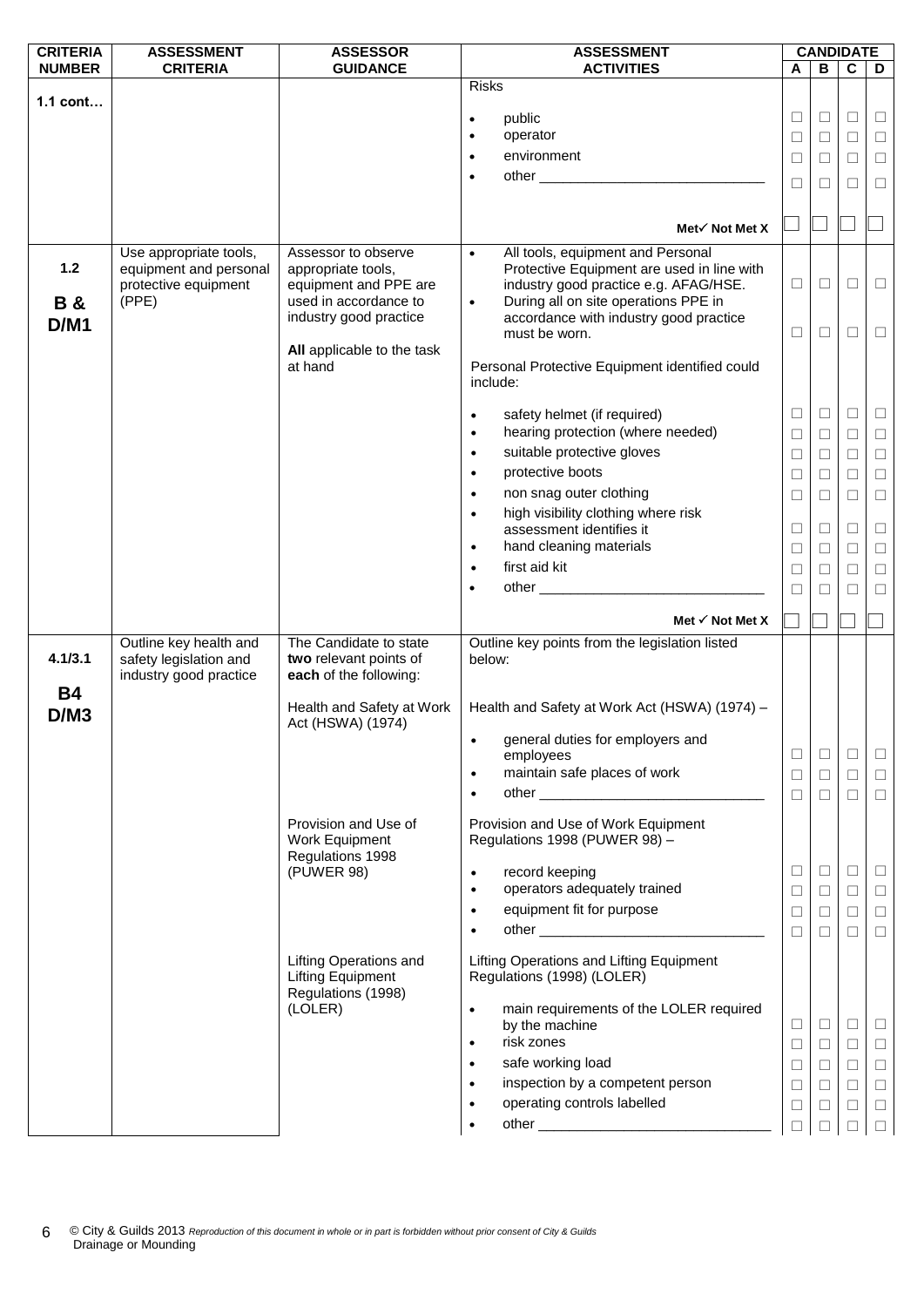| <b>CRITERIA</b> | <b>ASSESSMENT</b>                   | <b>ASSESSOR</b>                                                                    | <b>ASSESSMENT</b>                                                                      |        |        | <b>CANDIDATE</b> |        |
|-----------------|-------------------------------------|------------------------------------------------------------------------------------|----------------------------------------------------------------------------------------|--------|--------|------------------|--------|
| <b>NUMBER</b>   | <b>CRITERIA</b>                     | <b>GUIDANCE</b>                                                                    | <b>ACTIVITIES</b>                                                                      | A      | В      | C                | D      |
| 4.1/3.1<br>cont |                                     | Reporting of Injuries,<br>Diseases and Dangerous<br><b>Occurrences Regulations</b> | Reporting of Injuries, Diseases and Dangerous<br>Occurrences Regulations 1995 (RIDDOR) |        |        |                  |        |
|                 |                                     | 1995 (RIDDOR)                                                                      | reporting of accidents<br>$\bullet$                                                    | $\Box$ | $\Box$ | $\Box$           | $\Box$ |
|                 |                                     |                                                                                    | reporting of dangerous occurrences<br>$\bullet$                                        | $\Box$ | $\Box$ | $\Box$           | $\Box$ |
|                 |                                     |                                                                                    | $\bullet$                                                                              | □      | $\Box$ | $\Box$           | □      |
|                 |                                     | Working at Heights                                                                 | Working at Heights                                                                     |        |        |                  |        |
|                 |                                     |                                                                                    | adequate precautions taken for safe<br>$\bullet$<br>working procedures                 | $\Box$ | $\Box$ | $\Box$           | $\Box$ |
|                 |                                     |                                                                                    | any height constitutes working at heights<br>$\bullet$                                 | $\Box$ | $\Box$ | $\Box$           | $\Box$ |
|                 |                                     |                                                                                    | $\bullet$                                                                              | $\Box$ | $\Box$ | $\Box$           | $\Box$ |
|                 |                                     | <b>Control of Substances</b><br>Hazardous to Health<br>(COSHH) Regulations         | Control of Substances Hazardous to Health<br>(COSHH) Regulations (2002)                |        |        |                  |        |
|                 |                                     | (2002)                                                                             | correct PPE to be identified<br>$\bullet$                                              | $\Box$ | $\Box$ | $\Box$           | $\Box$ |
|                 |                                     |                                                                                    | correct storage and application<br>$\bullet$                                           | $\Box$ | $\Box$ | $\Box$           | $\Box$ |
|                 |                                     |                                                                                    | disposal<br>$\bullet$                                                                  | $\Box$ | $\Box$ | □                | $\Box$ |
|                 |                                     |                                                                                    | ٠                                                                                      | $\Box$ | $\Box$ | $\Box$           | $\Box$ |
|                 |                                     | State two sources of<br>industry good practice                                     | <b>Industry Good Practice</b>                                                          |        |        |                  |        |
|                 |                                     | information                                                                        | Arboriculture Forestry Advisory Group<br>$\bullet$<br>(AFAG) information               | $\Box$ | $\Box$ | $\Box$           | $\Box$ |
|                 |                                     |                                                                                    | Health and safety in forestry<br>$\bullet$                                             | $\Box$ | $\Box$ | $\Box$           | $\Box$ |
|                 |                                     |                                                                                    | Forest and water guidelines<br>$\bullet$<br>Operators manual<br>$\bullet$              | $\Box$ | $\Box$ | $\Box$           | $\Box$ |
|                 |                                     |                                                                                    |                                                                                        | $\Box$ | $\Box$ | $\Box$           | $\Box$ |
|                 |                                     | State two factors of lone<br>working                                               | Lone working                                                                           |        |        |                  |        |
|                 |                                     |                                                                                    | effective communication system<br>$\bullet$                                            | $\Box$ | $\Box$ | $\Box$           | $\Box$ |
|                 |                                     |                                                                                    | fail to safe system<br>$\bullet$<br>reporting in times<br>$\bullet$                    | $\Box$ | $\Box$ | $\Box$           | $\Box$ |
|                 |                                     |                                                                                    |                                                                                        | $\Box$ | $\Box$ | $\Box$           | $\Box$ |
|                 |                                     | State two procedures to<br>be followed when machine                                | Line contact possible procedures:                                                      |        |        |                  |        |
|                 |                                     | contacts power line                                                                | where possible, drive away to safe area<br>$\bullet$                                   | □      | □      | □                | ⊔      |
|                 |                                     |                                                                                    | if safe, stay in machine and contact power<br>$\bullet$<br>company/supervisor          | $\Box$ | $\Box$ | $\Box$           | $\Box$ |
|                 |                                     |                                                                                    | jump from machine, bunny hop as far as<br>$\bullet$                                    |        |        |                  |        |
|                 |                                     |                                                                                    | possible                                                                               | $\Box$ | $\Box$ | $\Box$           | $\Box$ |
|                 |                                     | State four factors<br>regarding working near                                       | Power lines                                                                            |        |        |                  |        |
|                 |                                     | power lines                                                                        | designated crossing point (goal posts)<br>$\bullet$                                    | ⊔      | $\Box$ | $\Box$           | $\Box$ |
|                 |                                     |                                                                                    | liaison with power companies<br>$\bullet$                                              | □      | $\Box$ | $\Box$           | $\Box$ |
|                 |                                     |                                                                                    | site maps<br>$\bullet$                                                                 | $\Box$ | $\Box$ | $\Box$           | $\Box$ |
|                 |                                     |                                                                                    | AFAG<br>$\bullet$                                                                      | □      | $\Box$ | $\Box$           | $\Box$ |
|                 |                                     |                                                                                    | electricity at work<br>$\bullet$<br>$\bullet$                                          | $\Box$ | $\Box$ | $\Box$           | $\Box$ |
|                 |                                     |                                                                                    |                                                                                        | $\Box$ | □      | □                | $\Box$ |
|                 |                                     |                                                                                    | Met $\checkmark$ Not Met X                                                             |        |        |                  |        |
|                 | Describe the types of               | The Candidate to state                                                             | Records:                                                                               |        |        |                  |        |
| 4.3/3.3         | records that may be<br>required for | two types of record<br>keeping to meet PUWER                                       | logbook<br>$\bullet$                                                                   | $\Box$ | $\Box$ | $\Box$           | $\Box$ |
| <b>B4</b>       | management and                      |                                                                                    | service logbook<br>$\bullet$                                                           | □      | $\Box$ | $\Box$           | $\Box$ |
| D/M3            | legislative<br>requirements         |                                                                                    | maintenance schedule<br>$\bullet$                                                      | □      | $\Box$ | $\Box$           | $\Box$ |
|                 |                                     |                                                                                    | ٠                                                                                      | $\Box$ | $\Box$ | $\Box$           | $\Box$ |
|                 |                                     |                                                                                    | Met $\checkmark$ Not Met X                                                             |        |        |                  |        |
|                 |                                     |                                                                                    |                                                                                        |        |        |                  |        |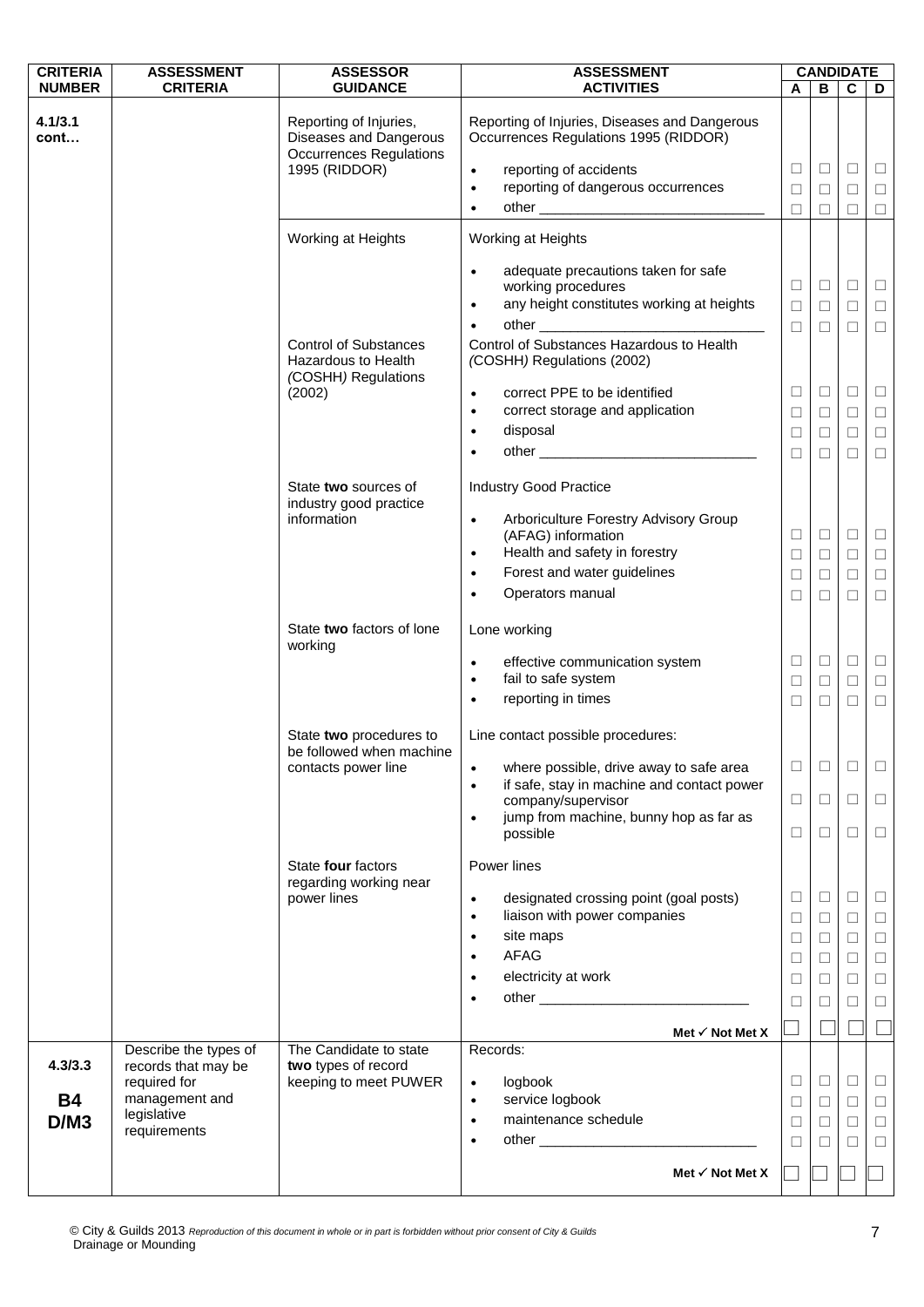| <b>CRITERIA</b>         | <b>ASSESSMENT</b>                            | <b>ASSESSOR</b>              | <b>ASSESSMENT</b>                                                            |                  |                  | <b>CANDIDATE</b> |                  |
|-------------------------|----------------------------------------------|------------------------------|------------------------------------------------------------------------------|------------------|------------------|------------------|------------------|
| <b>NUMBER</b>           | <b>CRITERIA</b><br>State why it is important | <b>GUIDANCE</b><br>State One | <b>ACTIVITIES</b><br>Importance of communication could include:              | A                | В                | $\mathbf{C}$     | D                |
| 4.2                     | to maintain good                             |                              |                                                                              |                  |                  |                  |                  |
|                         | communication and<br>team work within the    |                              | health and safety<br>$\bullet$                                               | $\Box$           | $\Box$           | $\Box$           | $\Box$           |
| $\overline{\mathbf{4}}$ | working environment                          |                              | site planning/co-ordination<br>$\bullet$                                     | $\Box$           | $\Box$           | $\Box$           | $\Box$           |
|                         |                                              |                              | $\bullet$                                                                    | $\Box$           | $\Box$           | $\Box$           | $\Box$           |
|                         |                                              |                              | Met $\checkmark$ Not Met X                                                   |                  |                  |                  |                  |
|                         | State the safety                             | <b>All required</b>          | Level ground                                                                 |                  |                  |                  |                  |
| 3.1                     | requirements and<br>routine checks required  |                              | all fluid levels can be accurately checked<br>$\bullet$                      | $\Box$           | $\Box$           | $\Box$           | $\Box$           |
| <b>B3</b>               | for the machine                              |                              | $\bullet$                                                                    | $\Box$           | $\Box$           | $\Box$           | $\Box$           |
|                         |                                              |                              |                                                                              |                  |                  |                  |                  |
|                         |                                              |                              | <b>Machine Services</b>                                                      |                  |                  |                  |                  |
|                         |                                              |                              | security<br>$\bullet$                                                        | $\Box$           | $\Box$           | $\Box$           | $\Box$           |
|                         |                                              |                              | unauthorised third party operation<br>$\bullet$                              | $\Box$           | $\Box$           | $\Box$           | $\Box$           |
|                         |                                              |                              | $\bullet$                                                                    | $\Box$           | $\Box$           | $\Box$           | $\Box$           |
|                         |                                              |                              | Cleanliness                                                                  |                  |                  |                  |                  |
|                         |                                              |                              |                                                                              |                  |                  |                  |                  |
|                         |                                              |                              | personal contamination<br>$\bullet$<br>system contamination                  | $\Box$           | $\Box$           | $\Box$           | $\Box$           |
|                         |                                              |                              | $\bullet$<br>$\bullet$                                                       | $\Box$<br>$\Box$ | $\Box$<br>$\Box$ | $\Box$           | $\Box$<br>$\Box$ |
|                         |                                              |                              |                                                                              |                  |                  | $\Box$           |                  |
|                         |                                              |                              | Adjustment                                                                   |                  |                  |                  |                  |
|                         |                                              |                              | ergonomics<br>$\bullet$                                                      | $\Box$           | $\Box$           | $\Box$           | $\Box$           |
|                         |                                              |                              | visibility<br>$\bullet$                                                      | $\Box$           | $\Box$           | $\Box$           | $\Box$           |
|                         |                                              |                              | $\bullet$                                                                    | $\Box$           | $\Box$           | $\Box$           | $\Box$           |
|                         |                                              |                              | <b>Restraint systems</b>                                                     |                  |                  |                  |                  |
|                         |                                              |                              | personal safety<br>$\bullet$                                                 | $\Box$           | $\Box$           | $\Box$           | $\Box$           |
|                         |                                              |                              | HSE requirement<br>$\bullet$                                                 | $\Box$           | $\Box$           | $\Box$           | $\Box$           |
|                         |                                              |                              | $\bullet$                                                                    | $\Box$           | $\Box$           | $\Box$           | $\Box$           |
|                         |                                              |                              | Operator protection systems                                                  |                  |                  |                  |                  |
|                         |                                              |                              | roll over protective structure (ROPS)<br>$\bullet$                           | $\Box$           | $\Box$           | $\Box$           | $\Box$           |
|                         |                                              |                              | falling object protective structure FOPS)<br>$\bullet$                       | $\Box$           | $\Box$           | $\Box$           | $\Box$           |
|                         |                                              |                              | operator protection structure (OPS)<br>$\bullet$                             | $\Box$           | $\Box$           | ⊔                | $\Box$           |
|                         |                                              |                              | $\bullet$                                                                    | $\Box$           | $\Box$           | $\Box$           | $\Box$           |
|                         |                                              |                              | Access and Egress                                                            |                  |                  |                  |                  |
|                         |                                              |                              | operator safety<br>$\bullet$                                                 | $\Box$           | $\Box$           | $\Box$           | $\Box$           |
|                         |                                              |                              | <b>PUWER</b><br>$\bullet$                                                    | $\Box$           | $\Box$           | $\Box$           | $\Box$           |
|                         |                                              |                              | $\bullet$                                                                    | $\Box$           | $\Box$           | $\Box$           | $\Box$           |
|                         |                                              |                              | <b>Either</b>                                                                |                  |                  |                  |                  |
|                         |                                              |                              | Wheeled                                                                      |                  |                  |                  |                  |
|                         |                                              |                              | Tyre pressure and ballast                                                    |                  |                  |                  |                  |
|                         |                                              |                              |                                                                              |                  |                  |                  |                  |
|                         |                                              |                              | tyre dealers recommendations<br>$\bullet$<br>operators handbook<br>$\bullet$ | ⊔<br>$\Box$      | $\Box$<br>$\Box$ | ⊔<br>$\Box$      | $\Box$<br>$\Box$ |
|                         |                                              |                              | stability<br>$\bullet$                                                       | $\Box$           | $\Box$           | $\Box$           | $\Box$           |
|                         |                                              |                              | traction aids<br>$\bullet$                                                   | $\Box$           | $\Box$           | $\Box$           | $\Box$           |
|                         |                                              |                              | band tracks of chains<br>$\bullet$                                           | $\Box$           | $\Box$           | $\Box$           | $\Box$           |
|                         |                                              |                              |                                                                              |                  | П                | П                | $\Box$           |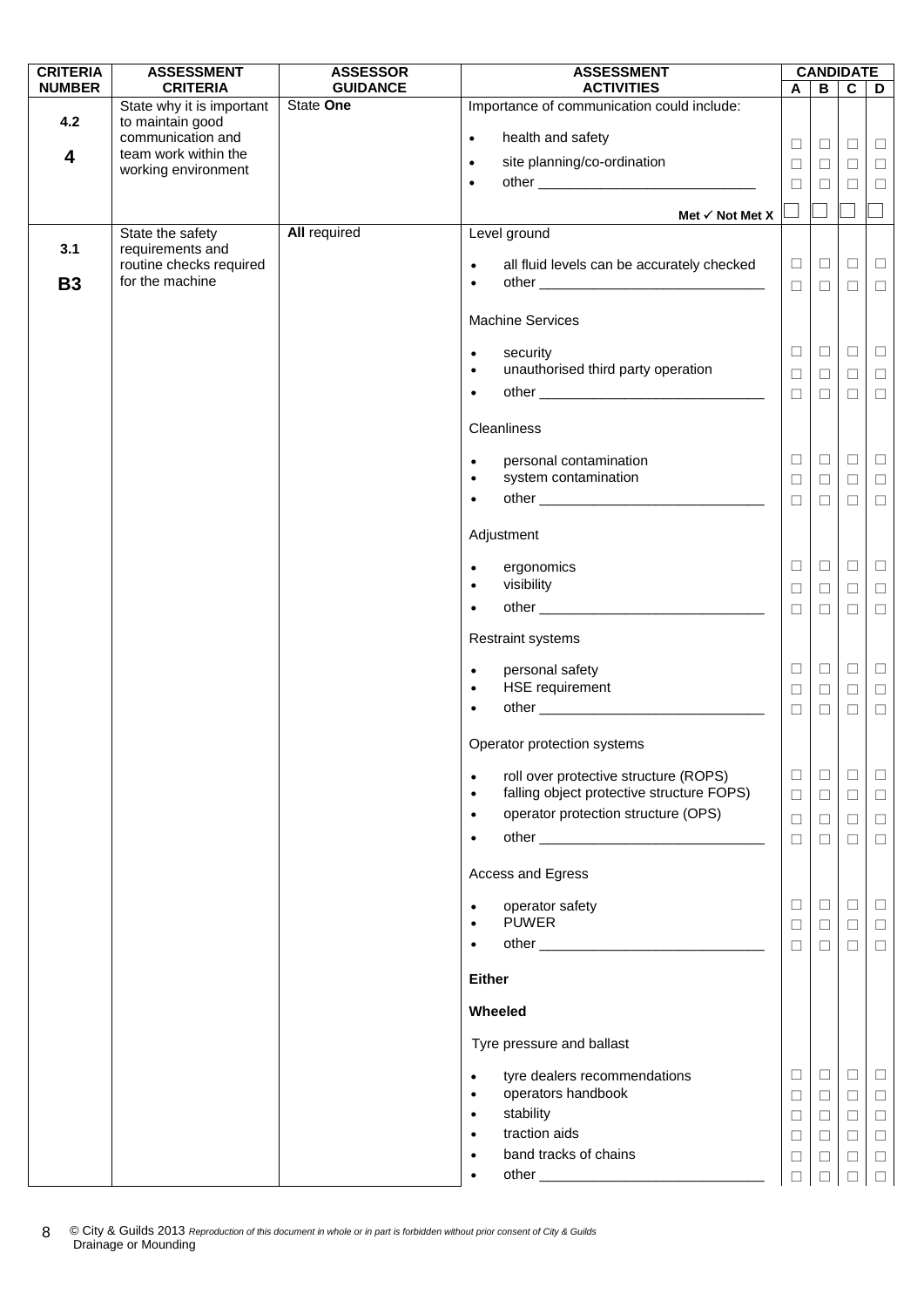| <b>CRITERIA</b>      | <b>ASSESSMENT</b>                                                                               | <b>ASSESSOR</b>                                                                                        | <b>ASSESSMENT</b>                                                                                                                                                                                                                                                                                                                                                                                                                                               |                                           |                                                | <b>CANDIDATE</b>                                    |                                                     |
|----------------------|-------------------------------------------------------------------------------------------------|--------------------------------------------------------------------------------------------------------|-----------------------------------------------------------------------------------------------------------------------------------------------------------------------------------------------------------------------------------------------------------------------------------------------------------------------------------------------------------------------------------------------------------------------------------------------------------------|-------------------------------------------|------------------------------------------------|-----------------------------------------------------|-----------------------------------------------------|
| <b>NUMBER</b>        | <b>CRITERIA</b>                                                                                 | <b>GUIDANCE</b>                                                                                        | <b>ACTIVITIES</b>                                                                                                                                                                                                                                                                                                                                                                                                                                               | A                                         | B                                              | $\mathbf c$                                         | D                                                   |
| 3.1 cont             |                                                                                                 |                                                                                                        | Wheel nuts<br>visually<br>$\bullet$<br>torque wrench<br>$\bullet$<br>operators handbook<br>$\bullet$<br><b>OR</b>                                                                                                                                                                                                                                                                                                                                               | $\Box$<br>$\Box$<br>$\Box$                | $\Box$<br>$\Box$<br>$\Box$                     | $\Box$<br>$\Box$<br>$\Box$                          | $\Box$<br>$\Box$<br>$\Box$                          |
|                      |                                                                                                 |                                                                                                        | <b>Tracked</b><br><b>Track Drive Train</b><br>track will come off<br>$\bullet$<br>track will break<br>$\bullet$<br>lack of traction<br>$\bullet$<br>premature wear<br>$\bullet$<br>long term damage<br>$\bullet$<br>other experience and the state of the state of the state of the state of the state of the state of the state of the state of the state of the state of the state of the state of the state of the state of the state of the st<br>$\bullet$ | ⊔<br>$\Box$<br>□<br>$\Box$<br>□<br>$\Box$ | Ц<br>$\Box$<br>□<br>$\Box$<br>$\Box$<br>$\Box$ | $\Box$<br>$\Box$<br>□<br>$\Box$<br>$\Box$<br>$\Box$ | ш<br>$\Box$<br>$\Box$<br>$\Box$<br>$\Box$<br>$\Box$ |
|                      |                                                                                                 |                                                                                                        | Tension criteria<br>according to manufacturers<br>$\bullet$<br>recommendations<br>$\bullet$                                                                                                                                                                                                                                                                                                                                                                     | □<br>□                                    | □<br>□                                         | $\Box$<br>□                                         | $\Box$<br>□                                         |
|                      |                                                                                                 |                                                                                                        | Met $\checkmark$ Not Met X                                                                                                                                                                                                                                                                                                                                                                                                                                      |                                           |                                                |                                                     |                                                     |
| 2.1/2.3<br><b>B2</b> | Carry out pre and post-<br>start checks of the<br>machine consistent with<br>environmental good | Assessor to observe<br>candidate carrying out the<br>pre and post start checks<br>of the machine       | Pre and post start checks on base machine<br>according to the operators handbook and to<br>include:                                                                                                                                                                                                                                                                                                                                                             |                                           |                                                |                                                     |                                                     |
|                      | practice and<br>manufacturers                                                                   | Candidate to comment on                                                                                | machine on level ground<br>$\bullet$<br>ensure machine services in neutral and<br>$\bullet$                                                                                                                                                                                                                                                                                                                                                                     | $\Box$                                    | $\Box$                                         | $\Box$                                              | $\Box$                                              |
| D/M2                 | recommendations                                                                                 | machines serviceability                                                                                | lowered where applicable<br>engine stopped and key removed<br>$\bullet$                                                                                                                                                                                                                                                                                                                                                                                         | $\Box$<br>$\Box$                          | $\Box$<br>$\Box$                               | $\Box$<br>$\Box$                                    | $\Box$<br>$\Box$                                    |
|                      |                                                                                                 | Assessor is to use their<br>own discretion as to<br>whether a seat belt/lap<br>restraint is to be worn | check engine oil, transmission/hydraulic oil,<br>$\bullet$<br>coolant and fuel level, engine air filter<br>importance of cleanliness<br>$\bullet$                                                                                                                                                                                                                                                                                                               | $\Box$<br>$\Box$                          | $\Box$<br>$\Box$                               | $\Box$<br>$\Box$                                    | $\Box$<br>$\Box$                                    |
|                      |                                                                                                 | during assessment                                                                                      | seat, steering mechanism and mirror<br>$\bullet$<br>adjustment<br>operator seat restraint is functional (where<br>$\bullet$                                                                                                                                                                                                                                                                                                                                     | $\Box$                                    | $\Box$                                         | □                                                   | $\Box$                                              |
|                      |                                                                                                 |                                                                                                        | applicable)<br>check operator protection systems<br>$\bullet$<br>check relevant access and egress points                                                                                                                                                                                                                                                                                                                                                        | $\Box$<br>$\Box$                          | $\Box$<br>$\Box$                               | $\Box$<br>□                                         | □<br>□                                              |
|                      |                                                                                                 |                                                                                                        | $\bullet$<br>radiators (coolant and hydraulic)<br>$\bullet$<br>fuel filters and/or water trap<br>$\bullet$                                                                                                                                                                                                                                                                                                                                                      | $\Box$<br>$\Box$<br>$\Box$                | $\Box$<br>□<br>$\Box$                          | $\Box$<br>□<br>$\Box$                               | $\Box$<br>$\Box$<br>$\Box$                          |
|                      |                                                                                                 |                                                                                                        | grease where and when appropriate<br>$\bullet$                                                                                                                                                                                                                                                                                                                                                                                                                  | $\Box$                                    | □                                              | П                                                   | □                                                   |
|                      |                                                                                                 | Assessor to observe                                                                                    | Pre and post start checks to include                                                                                                                                                                                                                                                                                                                                                                                                                            |                                           |                                                |                                                     |                                                     |
|                      |                                                                                                 |                                                                                                        | hoses<br>$\bullet$<br>rams and ram mountings<br>$\bullet$                                                                                                                                                                                                                                                                                                                                                                                                       | □<br>$\Box$                               | $\Box$<br>□                                    | $\Box$<br>$\Box$                                    | □<br>□                                              |
|                      |                                                                                                 |                                                                                                        | control spool valve mountings<br>$\bullet$<br>control lever mode of operation clearly                                                                                                                                                                                                                                                                                                                                                                           | $\Box$                                    | $\Box$                                         | $\Box$                                              | $\Box$                                              |
|                      |                                                                                                 |                                                                                                        | $\bullet$<br>marked<br>examine the hitch for signs of wear and<br>$\bullet$                                                                                                                                                                                                                                                                                                                                                                                     | □                                         | $\Box$                                         | □                                                   | □                                                   |
|                      |                                                                                                 |                                                                                                        | damage<br>operator checklist completed<br>$\bullet$                                                                                                                                                                                                                                                                                                                                                                                                             | ⊔<br>$\Box$                               | Ш<br>□                                         | □<br>$\Box$                                         | □<br>□                                              |
|                      |                                                                                                 |                                                                                                        | all lubrication points identified<br>$\bullet$                                                                                                                                                                                                                                                                                                                                                                                                                  | $\Box$                                    | □                                              | □                                                   | $\Box$                                              |
|                      |                                                                                                 |                                                                                                        | use of the operators manual to identify how<br>$\bullet$<br>frequently lubrication should be undertaken                                                                                                                                                                                                                                                                                                                                                         | □                                         | Ш                                              | □                                                   | □                                                   |
|                      |                                                                                                 |                                                                                                        | grease lubrication points (as required)                                                                                                                                                                                                                                                                                                                                                                                                                         | $\Box$                                    |                                                |                                                     | $\Box$                                              |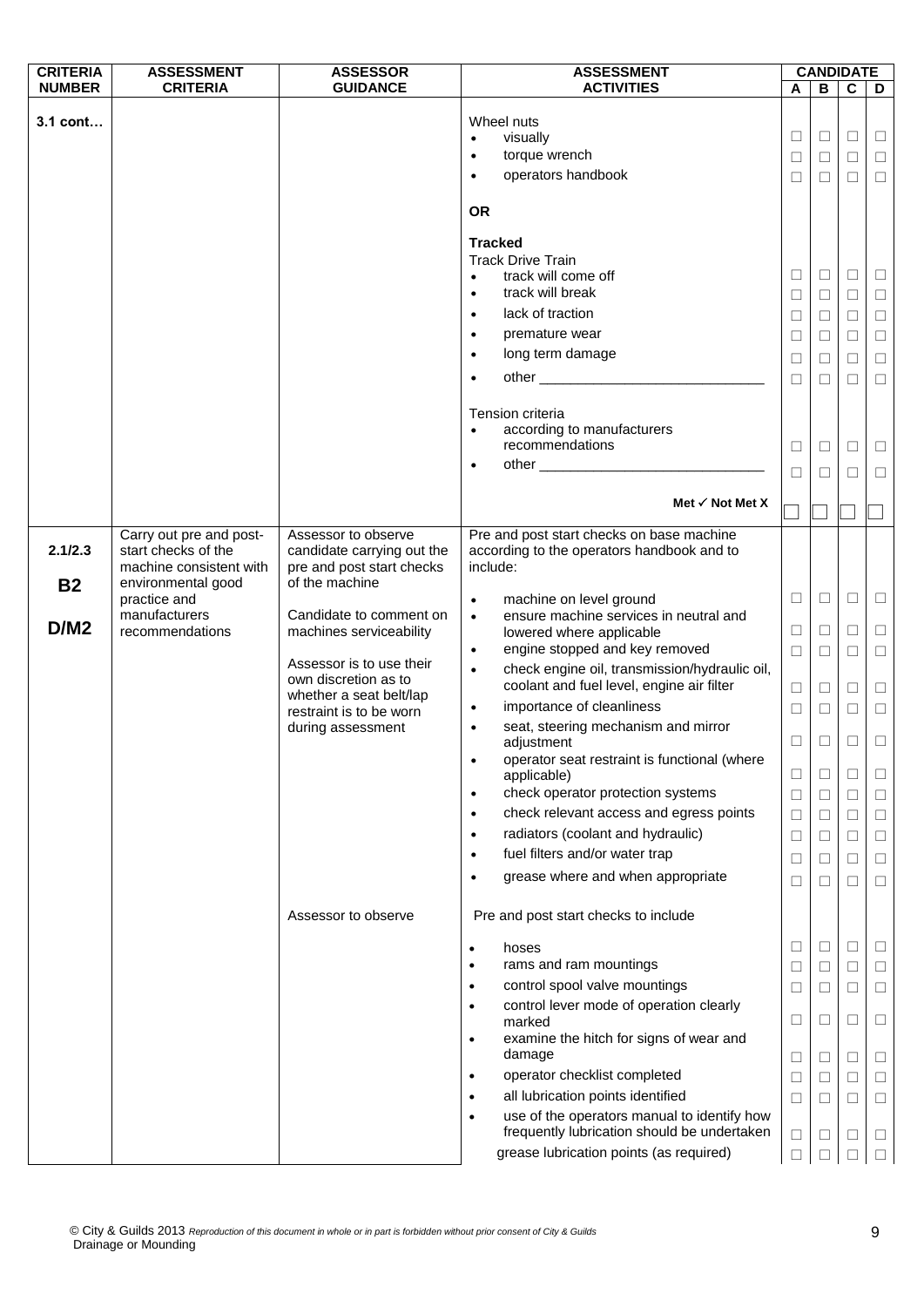| <b>CRITERIA</b> | <b>ASSESSMENT</b> | <b>ASSESSOR</b>                              | <b>ASSESSMENT</b>      |                                             |                  | <b>CANDIDATE</b> |                  |                  |
|-----------------|-------------------|----------------------------------------------|------------------------|---------------------------------------------|------------------|------------------|------------------|------------------|
| <b>NUMBER</b>   | <b>CRITERIA</b>   | <b>GUIDANCE</b>                              |                        | <b>ACTIVITIES</b>                           | A                | В                | $\overline{c}$   | D                |
| 2.1/2.3<br>cont |                   | Check security of loader<br>to base          | $\bullet$              | bolts cracks leaks                          | $\Box$           | $\Box$           | $\Box$           | $\Box$           |
|                 |                   | Check security of loader<br>attachment       | $\bullet$              | bolts cracks                                | $\Box$           | $\Box$           | $\Box$           | $\Box$           |
|                 |                   | Check attachment                             | $\bullet$              | security                                    | $\Box$           | $\Box$           | $\Box$           | $\Box$           |
|                 |                   |                                              | $\bullet$              | condition                                   | ⊔                | □                | $\Box$           | $\Box$           |
|                 |                   |                                              | $\bullet$              | hydraulic leaks                             | $\Box$           | $\Box$           | $\Box$           | $\Box$           |
|                 |                   |                                              | $\bullet$              | pin and bushes                              | $\Box$           | $\Box$           | $\Box$           | $\Box$           |
|                 |                   |                                              | $\bullet$              | pipe work                                   | $\Box$           | □                | $\Box$           | $\Box$           |
|                 |                   |                                              | $\bullet$              | guarding                                    | $\Box$           | $\Box$           | $\Box$           | $\Box$           |
|                 |                   | Assessor to observe<br>candidate adhering to |                        | Chassis/Frame                               |                  |                  |                  |                  |
|                 |                   | environmental best                           | $\bullet$              | cracks                                      | $\Box$           | $\Box$           | $\Box$           | $\Box$           |
|                 |                   | practice and COSHH<br>regulations            | $\bullet$              | pin security<br>bushes                      | $\Box$           | $\Box$           | $\Box$           | $\Box$           |
|                 |                   |                                              | $\bullet$<br>$\bullet$ | cylinders                                   | $\Box$           | $\Box$           | $\Box$           | $\Box$           |
|                 |                   |                                              |                        | attachment                                  | $\Box$           | $\Box$           | $\Box$           | $\Box$           |
|                 |                   |                                              | $\bullet$              | loose or broken bolts                       | $\Box$           | $\Box$           | $\Box$           | $\Box$           |
|                 |                   |                                              | $\bullet$              |                                             | $\Box$           | □                | □                | $\Box$           |
|                 |                   |                                              | $\bullet$              | cables and connections                      | $\Box$           | $\Box$           | $\Box$           | $\Box$           |
|                 |                   |                                              | $\bullet$              | guarding                                    | □                | □                | □                | $\Box$           |
|                 |                   |                                              |                        | Hydraulic hoses                             |                  |                  |                  |                  |
|                 |                   |                                              | $\bullet$<br>$\bullet$ | leaks<br>cracks                             | □                | $\Box$           | $\Box$           | $\Box$           |
|                 |                   |                                              | $\bullet$              | cuts                                        | $\Box$<br>$\Box$ | $\Box$<br>$\Box$ | $\Box$<br>$\Box$ | $\Box$<br>$\Box$ |
|                 |                   |                                              | $\bullet$              | abrasions                                   | $\Box$           | $\Box$           | $\Box$           | $\Box$           |
|                 |                   |                                              | $\bullet$              | security                                    | $\Box$           | $\Box$           | $\Box$           | $\Box$           |
|                 |                   |                                              | $\bullet$              | guarding                                    | $\Box$           | $\Box$           | $\Box$           | $\Box$           |
|                 |                   |                                              |                        |                                             |                  |                  |                  |                  |
|                 |                   |                                              | <b>Either</b>          | Wheeled                                     |                  |                  |                  |                  |
|                 |                   |                                              | $\bullet$<br>$\bullet$ | tyre suitably inflated<br>tyre condition    | ⊔                | $\Box$           | ⊔                | $\Box$           |
|                 |                   |                                              | $\bullet$              | check wheel nuts                            | $\Box$<br>□      | $\Box$<br>$\Box$ | $\Box$<br>$\Box$ | $\Box$<br>$\Box$ |
|                 |                   |                                              |                        |                                             |                  |                  |                  |                  |
|                 |                   |                                              | <b>OR</b>              |                                             |                  |                  |                  |                  |
|                 |                   |                                              |                        | <b>Tracked</b>                              |                  |                  |                  |                  |
|                 |                   |                                              | $\bullet$              | track drive train condition and maintenance |                  |                  |                  |                  |
|                 |                   |                                              |                        | are checked                                 | $\Box$           | $\Box$           | $\Box$           | $\Box$           |
|                 |                   |                                              | $\bullet$              | pins (if applicable)                        | $\Box$           | $\Box$           | $\Box$           | $\Box$           |
|                 |                   |                                              | $\bullet$              | sprocket<br>idler                           | $\Box$           | $\Box$           | $\Box$           | $\Box$           |
|                 |                   |                                              | $\bullet$<br>$\bullet$ | track plates/pads (if applicable)           | $\Box$           | $\Box$           | $\Box$           | $\Box$           |
|                 |                   |                                              | $\bullet$              | tension criteria                            | □<br>$\Box$      | $\Box$<br>$\Box$ | $\Box$<br>$\Box$ | $\Box$<br>$\Box$ |
|                 |                   |                                              |                        | Environmental considerations:               |                  |                  |                  |                  |
|                 |                   |                                              |                        |                                             |                  |                  |                  |                  |
|                 |                   |                                              | $\bullet$<br>$\bullet$ | disposal<br>storage of oils on site         | $\Box$           | $\Box$           | $\Box$           | $\Box$           |
|                 |                   |                                              | $\bullet$              | spill kit mats used                         | $\Box$<br>⊔      | $\Box$<br>⊔      | $\Box$<br>□      | $\Box$<br>$\Box$ |
|                 |                   |                                              |                        |                                             |                  |                  |                  |                  |
|                 |                   |                                              |                        | Met $\checkmark$ Not Met X                  |                  |                  |                  |                  |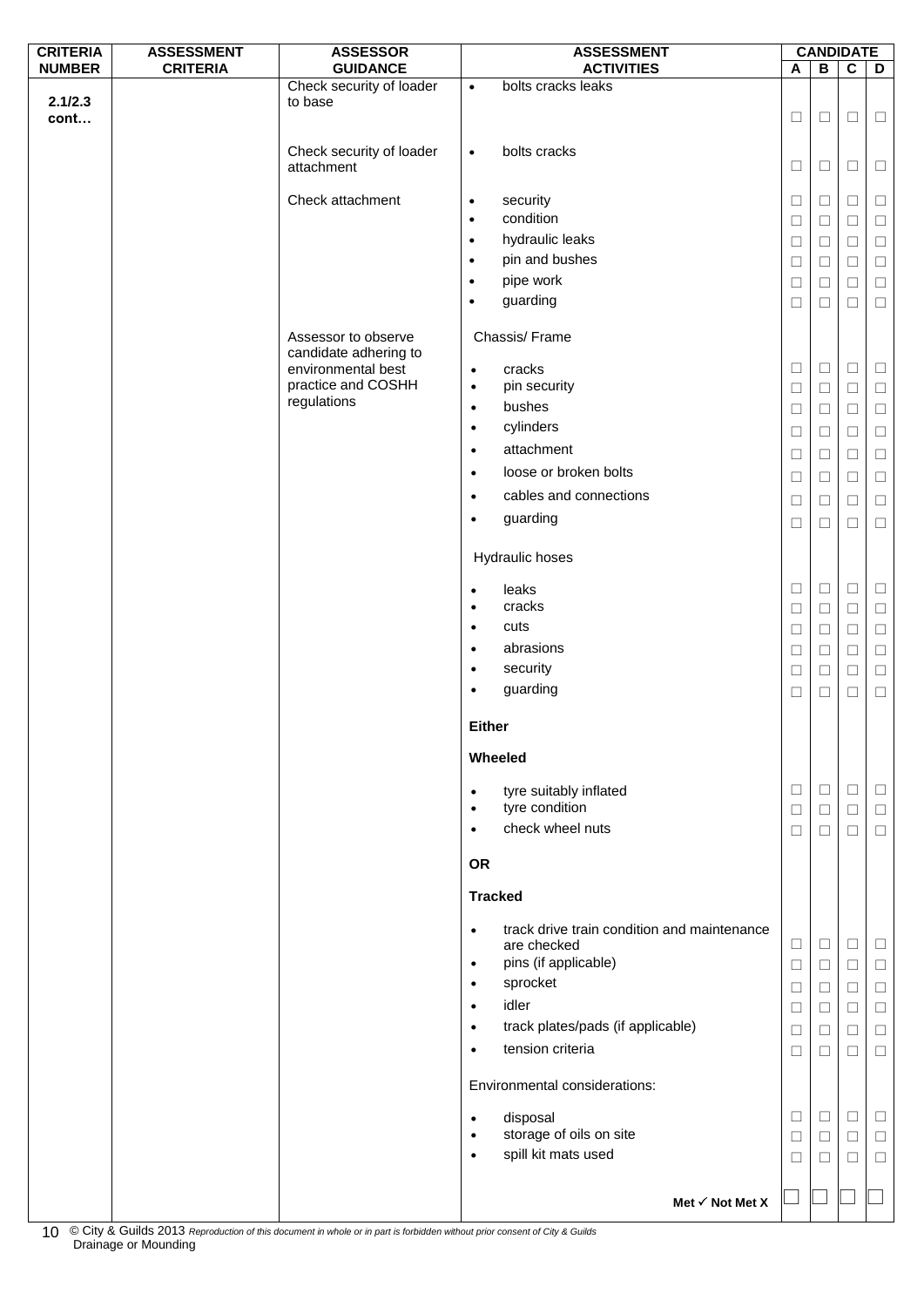| <b>CRITERIA</b><br><b>NUMBER</b> | <b>ASSESSMENT</b><br><b>CRITERIA</b>               | <b>ASSESSOR</b><br><b>GUIDANCE</b>      | <b>ASSESSMENT</b><br><b>ACTIVITIES</b>                                                        | A                | В           | <b>CANDIDATE</b><br>C | D                |
|----------------------------------|----------------------------------------------------|-----------------------------------------|-----------------------------------------------------------------------------------------------|------------------|-------------|-----------------------|------------------|
|                                  | Describe the correct                               | The Candidate to state                  | Disposal of waste from workplace activities may                                               |                  |             |                       |                  |
| 4.6/3.5                          | methods for disposing                              | one method                              | include:                                                                                      |                  |             |                       |                  |
| <b>B4</b>                        | of waste                                           |                                         | waste oils placed in approved containers<br>$\bullet$                                         |                  |             |                       |                  |
| D/M3                             |                                                    |                                         | for disposal<br>use of designated waste/recycle bins<br>$\bullet$                             | $\Box$<br>$\Box$ | $\Box$<br>П | $\Box$<br>$\Box$      | $\Box$<br>$\Box$ |
|                                  |                                                    |                                         | $\bullet$                                                                                     | $\Box$           | $\Box$      | $\Box$                | $\Box$           |
|                                  |                                                    |                                         |                                                                                               |                  |             |                       |                  |
|                                  |                                                    |                                         | Met $\checkmark$ Not Met X                                                                    |                  |             |                       |                  |
| 4.5/3.4                          | Describe how<br>environmental damage               | <b>Three</b> causes                     | Environmental damage may be caused by:                                                        |                  |             |                       |                  |
|                                  | can be caused and                                  |                                         | incorrect storage of fuel and oil<br>$\bullet$                                                | $\Box$           | $\Box$      | □                     | $\Box$           |
| <b>B4</b>                        | minimised                                          |                                         | defective machinery<br>$\bullet$                                                              | $\Box$           | $\Box$      | $\Box$                | $\Box$           |
| D/M3                             |                                                    |                                         | poor work practice<br>$\bullet$                                                               | $\Box$           | □           | □                     | $\Box$           |
|                                  |                                                    |                                         | oil and fuel spillages<br>$\bullet$<br>$\bullet$                                              | $\Box$           | $\Box$      | $\Box$                | $\Box$           |
|                                  |                                                    |                                         |                                                                                               | $\Box$           | $\Box$      | $\Box$                | $\Box$           |
|                                  |                                                    | Three preventions                       | Environmental damage may be prevented by:                                                     |                  |             |                       |                  |
|                                  |                                                    |                                         | following principals of industry good<br>$\bullet$<br>practice                                | $\Box$           | $\Box$      | $\Box$                | $\Box$           |
|                                  |                                                    |                                         | good housekeeping<br>$\bullet$                                                                | $\Box$           | $\Box$      | $\Box$                | $\Box$           |
|                                  |                                                    |                                         | appropriately trained operators<br>$\bullet$                                                  | $\Box$           | □           | $\Box$                | $\Box$           |
|                                  |                                                    |                                         | spill kits are available<br>$\bullet$                                                         | $\Box$           | $\Box$      | $\Box$                | $\Box$           |
|                                  |                                                    |                                         | $\bullet$                                                                                     | $\Box$           | $\Box$      | $\Box$                | $\Box$           |
|                                  |                                                    |                                         | Met $\checkmark$ Not Met X                                                                    |                  |             |                       |                  |
|                                  | State the factors that                             | Candidate to state four                 | Factors that may cause the cooling system to                                                  |                  |             |                       |                  |
| 3.3                              | may cause the cooling                              |                                         | over heat may include:                                                                        |                  |             |                       |                  |
| <b>B3</b>                        | system to overheat                                 |                                         | fan belt slack<br>$\bullet$                                                                   | $\Box$           | $\Box$      | $\Box$                | $\Box$           |
|                                  |                                                    |                                         | radiator core blocked<br>$\bullet$                                                            | $\Box$           | $\Box$      | $\Box$                | $\Box$           |
|                                  |                                                    |                                         | radiator fins blocked<br>$\bullet$                                                            | $\Box$           | $\Box$      | $\Box$                | $\Box$           |
|                                  |                                                    |                                         | faulty thermostat<br>$\bullet$                                                                | $\Box$           | $\Box$      | П                     | $\Box$           |
|                                  |                                                    |                                         | cylinder fins spaces blocked (air cooled<br>$\bullet$<br>only)                                | $\Box$           | $\Box$      | $\Box$                | $\Box$           |
|                                  |                                                    |                                         | low fluid levels<br>$\bullet$                                                                 | $\Box$           | $\Box$      | $\Box$                | $\Box$           |
|                                  |                                                    |                                         | $\bullet$                                                                                     | $\Box$           | ⊔           | □                     | $\sqcup$         |
|                                  |                                                    |                                         |                                                                                               |                  |             |                       |                  |
|                                  |                                                    |                                         | Met $\checkmark$ Not Met X                                                                    |                  |             |                       |                  |
| 3.4                              | Describe how to check<br>the battery(s) and report | State how to clean battery<br>terminals | use of hot water<br>$\bullet$                                                                 | $\Box$           | П           | П                     | $\Box$           |
|                                  | on the condition                                   |                                         | $\bullet$                                                                                     | $\Box$           | $\Box$      | П                     | $\Box$           |
| <b>B3</b>                        |                                                    | State three reasons that                | Battery could explode due to:                                                                 |                  |             |                       |                  |
|                                  |                                                    | could cause a battery to                |                                                                                               |                  |             |                       |                  |
|                                  |                                                    | explode                                 | excessive charge rate<br>$\bullet$<br>charger not switched off before connection<br>$\bullet$ | $\Box$           | $\Box$      | □                     | $\Box$           |
|                                  |                                                    |                                         | or disconnection while on charge                                                              | $\Box$           | ⊔           | $\Box$                | $\Box$           |
|                                  |                                                    |                                         | sparks near gas outlet<br>$\bullet$<br>involuntary earthing of the battery                    | $\Box$           | $\Box$      | $\Box$                | $\Box$           |
|                                  |                                                    |                                         | $\bullet$<br>incorrect fitting of jump leads from machine<br>$\bullet$                        | $\Box$           | $\Box$      | П                     | $\Box$           |
|                                  |                                                    |                                         | to machine or power pack                                                                      | $\Box$           | $\Box$      | $\Box$                | $\Box$           |
|                                  |                                                    |                                         | $\bullet$                                                                                     | $\Box$           |             |                       |                  |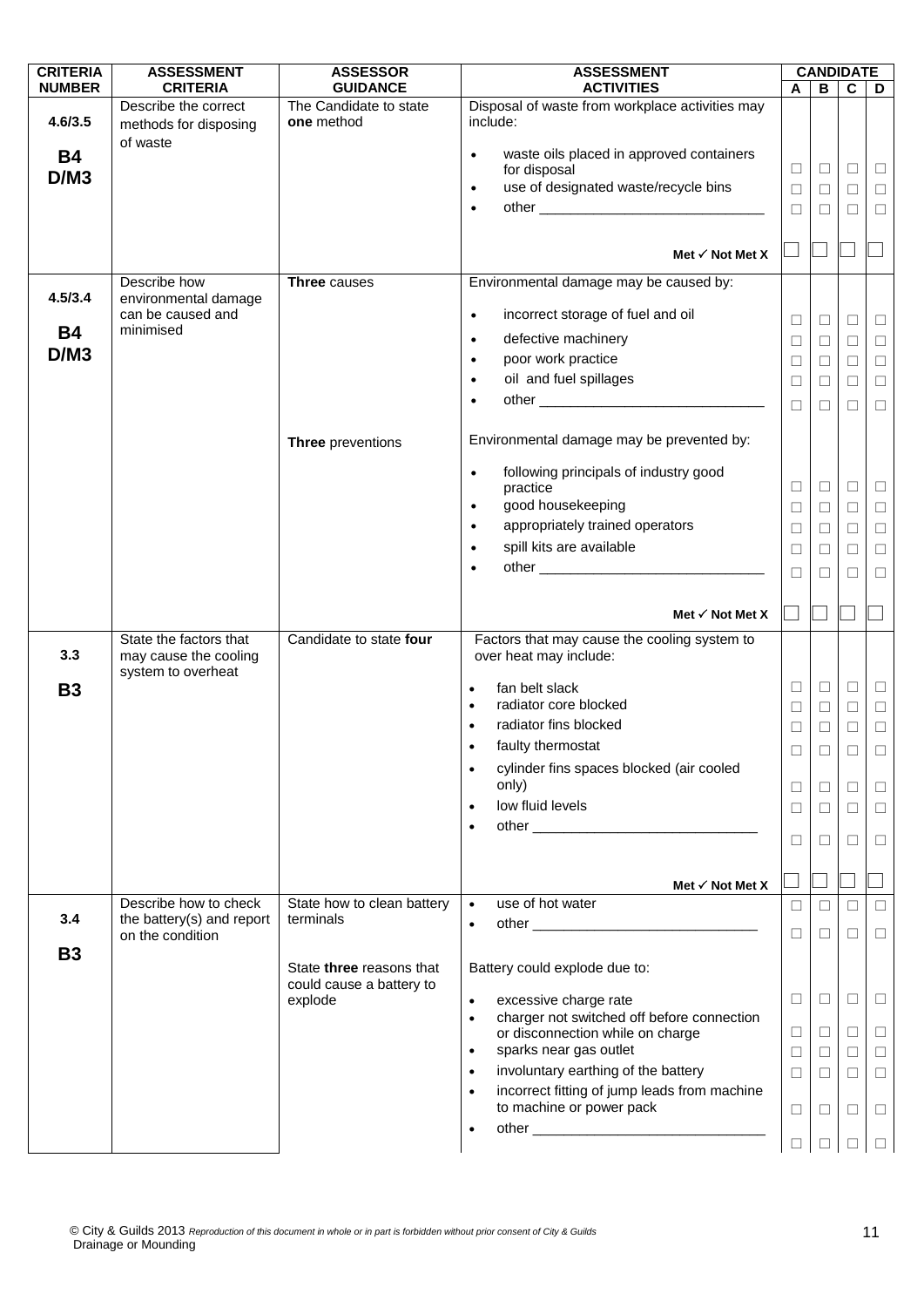| <b>CRITERIA</b> | <b>ASSESSMENT</b>                             | <b>ASSESSOR</b>                                      | <b>ASSESSMENT</b>                                                                              | <b>CANDIDATE</b> |        |             |        |
|-----------------|-----------------------------------------------|------------------------------------------------------|------------------------------------------------------------------------------------------------|------------------|--------|-------------|--------|
| <b>NUMBER</b>   | <b>CRITERIA</b>                               | <b>GUIDANCE</b>                                      | <b>ACTIVITIES</b>                                                                              | A                | В      | $\mathbf c$ | D      |
| $3.4$ cont      |                                               | State three                                          | battery is secured<br>$\bullet$                                                                | $\Box$           | $\Box$ | $\Box$      | $\Box$ |
|                 |                                               |                                                      | leads connected and checked for damage<br>$\bullet$                                            | $\Box$           | $\Box$ | □           | $\Box$ |
|                 |                                               |                                                      | terminals cleaned satisfactorily<br>$\bullet$                                                  | $\Box$           | $\Box$ | $\Box$      | $\Box$ |
|                 |                                               |                                                      | anti-corrosion grease put on leads and<br>$\bullet$                                            |                  |        |             |        |
|                 |                                               |                                                      | terminals when reconnecting                                                                    | $\Box$           | $\Box$ | $\Box$      | $\Box$ |
|                 |                                               |                                                      | bolts are tight but not over-tightened<br>$\bullet$                                            | $\Box$           | $\Box$ | $\Box$      | $\Box$ |
|                 |                                               |                                                      | $\bullet$                                                                                      | $\Box$           | $\Box$ | □           | $\Box$ |
|                 |                                               |                                                      |                                                                                                |                  |        |             |        |
|                 |                                               |                                                      | Met $\checkmark$ Not Met X                                                                     |                  |        |             |        |
|                 | Explain the safe                              | Candidate to explain the                             | Safe procedure for detection may include:                                                      |                  |        |             |        |
| 3.5             | procedure to follow for                       | safe procedure for                                   |                                                                                                | $\Box$           |        |             |        |
| <b>B3</b>       | detecting leaks in high<br>pressure hydraulic | detection                                            | hands not used for detection of leak<br>$\bullet$<br>use a piece of card or paper<br>$\bullet$ |                  | □      | $\Box$      | $\Box$ |
|                 | systems                                       |                                                      | $\bullet$                                                                                      | $\Box$           | $\Box$ | $\Box$      | $\Box$ |
|                 |                                               |                                                      |                                                                                                | $\Box$           | $\Box$ | $\Box$      | $\Box$ |
|                 |                                               |                                                      | Met $\checkmark$ Not Met X                                                                     |                  |        |             |        |
|                 | Explain the procedure                         | Candidate to identify all                            | According to the operators manual and to                                                       |                  |        |             |        |
| 3.6             | to follow when replacing<br>a hydraulic hose  | procedure for replacing a<br>hydraulic hose          | include:                                                                                       |                  |        |             |        |
| <b>B3</b>       |                                               |                                                      | appropriate PPE identified<br>$\bullet$                                                        | $\Box$           | $\Box$ | $\Box$      | $\Box$ |
|                 |                                               |                                                      | use of spill kit<br>$\bullet$                                                                  | □                | □      | $\Box$      | $\Box$ |
|                 |                                               |                                                      | hydraulic system lowered and pressure<br>$\bullet$                                             | $\Box$           | $\Box$ | $\Box$      | $\Box$ |
|                 |                                               |                                                      | relieved<br>$\bullet$                                                                          | $\Box$           | $\Box$ | $\Box$      | $\Box$ |
|                 |                                               |                                                      | importance of cleanliness<br>$\bullet$                                                         | $\Box$           | $\Box$ | $\Box$      | $\Box$ |
|                 |                                               |                                                      | vacuum pump (if fitted)<br>$\bullet$                                                           | $\Box$           | $\Box$ | $\Box$      | $\Box$ |
|                 |                                               |                                                      | shut off valve (if fitted)<br>$\bullet$                                                        | $\Box$           | □      | □           | $\Box$ |
|                 |                                               |                                                      |                                                                                                |                  |        |             |        |
|                 |                                               | Correct amount of tools                              | Tools:                                                                                         |                  |        |             |        |
|                 |                                               | chosen                                               | spanners x 2<br>٠                                                                              | $\Box$           | コ      | ┙           |        |
|                 |                                               | Identify the four main<br>criteria for a replacement | Criteria for hose replacement                                                                  |                  |        |             |        |
|                 |                                               | hose                                                 | pressure rating                                                                                | $\Box$           | $\Box$ | $\Box$      | $\Box$ |
|                 |                                               |                                                      | length<br>$\bullet$                                                                            | $\Box$           | $\Box$ | $\Box$      | $\Box$ |
|                 |                                               |                                                      | end fittings                                                                                   | □                | □      | □           | ⊔      |
|                 |                                               |                                                      | bore<br>$\bullet$                                                                              | $\Box$           | $\Box$ | $\Box$      | $\Box$ |
|                 |                                               |                                                      | referred to operators manual<br>$\bullet$                                                      | $\Box$           | □      | $\Box$      | $\Box$ |
|                 |                                               | What factors need to be                              | new hose fitted ensuring inside of hose and<br>$\bullet$                                       |                  |        |             |        |
|                 |                                               | taken into account when                              | joints are clean                                                                               | $\Box$           | $\Box$ | $\Box$      | $\Box$ |
|                 |                                               | fitting the new hose                                 | correctly routed not twisted<br>$\bullet$                                                      | $\Box$           | $\Box$ | □           | $\Box$ |
|                 |                                               |                                                      | switch off vacuum pump (if fitted)<br>$\bullet$                                                | $\Box$           | $\Box$ | □           | $\Box$ |
|                 |                                               |                                                      | open valve (if fitted)<br>$\bullet$                                                            | $\Box$           | $\Box$ | $\Box$      | $\Box$ |
|                 |                                               |                                                      | hydraulic oil topped up and checked as<br>$\bullet$                                            |                  |        |             |        |
|                 |                                               |                                                      | required                                                                                       | $\Box$           | $\Box$ | $\Box$      | $\Box$ |
|                 |                                               |                                                      | start machine<br>$\bullet$                                                                     | $\Box$           | □      | $\Box$      | $\Box$ |
|                 |                                               |                                                      | operate function<br>$\bullet$                                                                  | $\Box$           | $\Box$ | $\Box$      | $\Box$ |
|                 |                                               |                                                      | check for leaks<br>$\bullet$                                                                   | $\Box$           | □      | □           | $\Box$ |
|                 |                                               |                                                      | clean up spill kit<br>$\bullet$                                                                | $\Box$           | $\Box$ | $\Box$      | $\Box$ |
|                 |                                               |                                                      | re-check oil level<br>$\bullet$                                                                | $\Box$           | $\Box$ | $\Box$      | $\Box$ |
|                 |                                               | Environmental                                        | bagged and labelled<br>$\bullet$                                                               | $\Box$           | $\Box$ | $\Box$      | $\Box$ |
|                 |                                               | considerations                                       | licensed disposal<br>$\bullet$                                                                 | $\Box$           | $\Box$ | $\Box$      | $\Box$ |
|                 |                                               |                                                      | recycle<br>$\bullet$                                                                           | $\Box$           | $\Box$ | $\Box$      | $\Box$ |
|                 |                                               |                                                      |                                                                                                | $\Box$           | □      | $\Box$      | $\Box$ |
|                 |                                               |                                                      |                                                                                                |                  |        |             |        |
|                 |                                               |                                                      | Met $\checkmark$ Not Met X                                                                     |                  |        |             |        |

© City & Guilds 2013 *Reproduction of this document in whole or in part is forbidden without prior consent of City & Guilds* 12 © City & Guilds 2013 R<br>Drainage or Mounding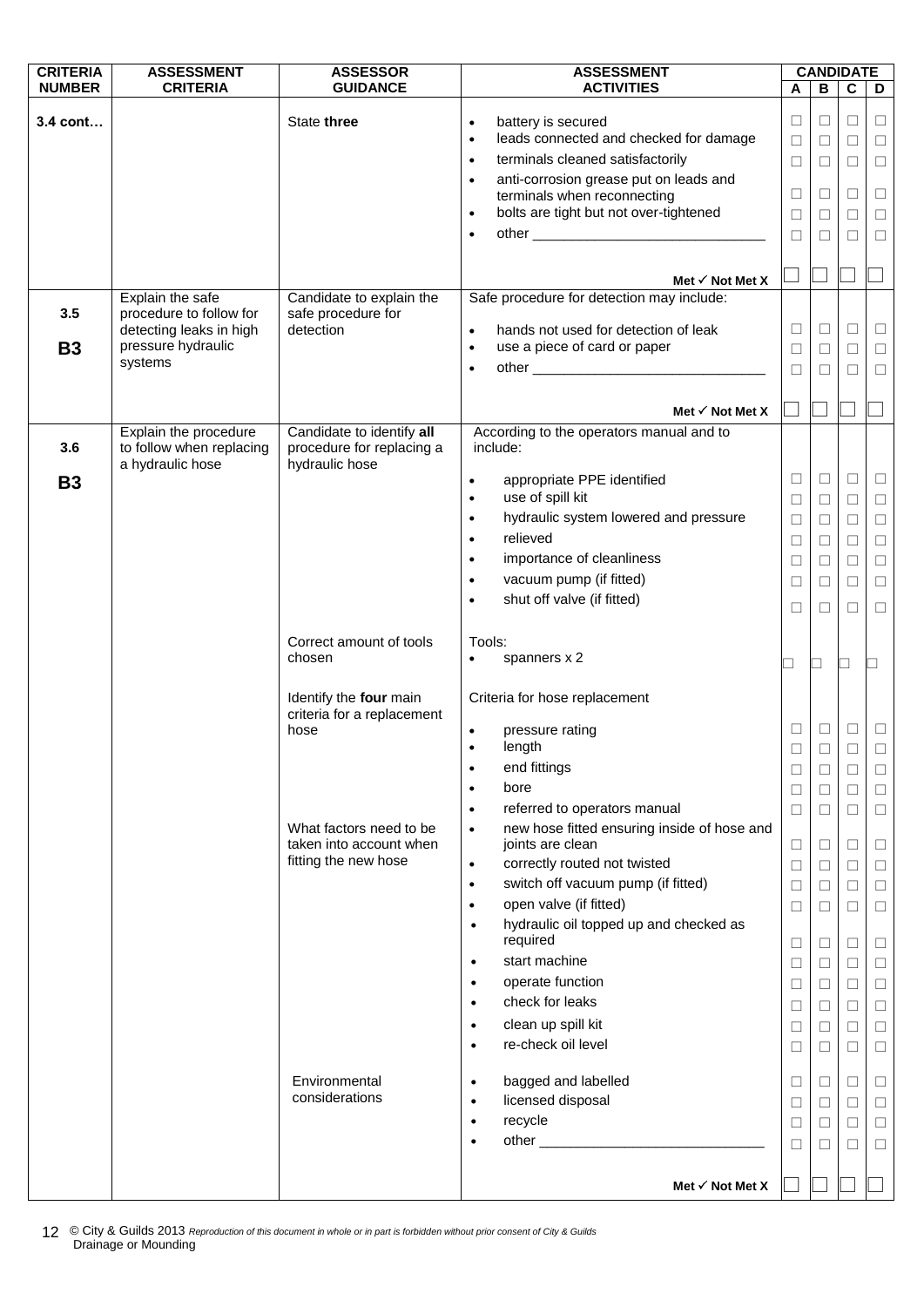| <b>CRITERIA</b>  | <b>ASSESSMENT</b>                                           | <b>ASSESSOR</b>                                                             | <b>ASSESSMENT</b>                                                                                                                                                          | <b>CANDIDATE</b> |        |              |        |
|------------------|-------------------------------------------------------------|-----------------------------------------------------------------------------|----------------------------------------------------------------------------------------------------------------------------------------------------------------------------|------------------|--------|--------------|--------|
| <b>NUMBER</b>    | <b>CRITERIA</b>                                             | <b>GUIDANCE</b>                                                             | <b>ACTIVITIES</b>                                                                                                                                                          | A                | B      | C            | D      |
|                  | Explain the function of                                     |                                                                             | Refer to operators manual                                                                                                                                                  |                  |        |              |        |
| 3.2<br><b>B3</b> | all controls and how to<br>interpret instrument<br>readings | The Candidate to explain<br>the controls inside the cab                     | The function and setting of the following controls:                                                                                                                        |                  |        |              |        |
|                  |                                                             | and what are their                                                          | starting devices, including cold start<br>$\bullet$                                                                                                                        | $\Box$           | □      | $\Box$       | $\Box$ |
|                  |                                                             | functions                                                                   | engine speed control<br>$\bullet$                                                                                                                                          | □                | $\Box$ | $\Box$       | $\Box$ |
|                  |                                                             |                                                                             | stop control<br>$\bullet$                                                                                                                                                  | $\Box$           | $\Box$ | $\Box$       | $\Box$ |
|                  |                                                             |                                                                             | check function of emergency stop<br>$\bullet$                                                                                                                              | ⊔                | $\Box$ | $\Box$       | $\Box$ |
|                  |                                                             |                                                                             | gear selection<br>$\bullet$                                                                                                                                                | □                | $\Box$ | $\Box$       | $\Box$ |
|                  |                                                             |                                                                             | clutch<br>$\bullet$                                                                                                                                                        | □                | □      | $\Box$       | $\Box$ |
|                  |                                                             |                                                                             | differential lock (where applicable)<br>$\bullet$                                                                                                                          | $\Box$           | $\Box$ | $\Box$       | $\Box$ |
|                  |                                                             |                                                                             | PTO lever engagement and speed range<br>$\bullet$                                                                                                                          |                  |        |              |        |
|                  |                                                             |                                                                             | selector (where applicable)                                                                                                                                                | □                | $\Box$ | $\Box$       | $\Box$ |
|                  |                                                             |                                                                             | brakes (independent and parking) and<br>$\bullet$                                                                                                                          |                  |        |              |        |
|                  |                                                             |                                                                             | remote braking device if fitted                                                                                                                                            | □                | $\Box$ | $\Box$       | $\Box$ |
|                  |                                                             |                                                                             | hydraulic controls<br>$\bullet$                                                                                                                                            | ⊔                | □      | □            | $\Box$ |
|                  |                                                             |                                                                             | draft control (as applicable)<br>$\bullet$                                                                                                                                 | $\Box$           | $\Box$ | $\Box$       | $\Box$ |
|                  |                                                             |                                                                             | position control (as applicable)<br>$\bullet$                                                                                                                              | $\Box$           | $\Box$ | $\Box$       | $\Box$ |
|                  |                                                             |                                                                             | other controls provided<br>$\bullet$                                                                                                                                       | $\Box$           | $\Box$ | $\Box$       | $\Box$ |
|                  |                                                             |                                                                             | external services<br>٠                                                                                                                                                     | $\Box$           | $\Box$ | $\Box$       | $\Box$ |
|                  |                                                             |                                                                             | lights, direction indicators, horn, screen                                                                                                                                 |                  |        |              |        |
|                  |                                                             |                                                                             | wash/wipe, heating and ventilation controls<br>and any safety warning device (where<br>applicable)                                                                         | $\Box$           | $\Box$ | $\Box$       | $\Box$ |
|                  |                                                             |                                                                             |                                                                                                                                                                            |                  |        |              |        |
|                  |                                                             | State the instruments                                                       | tractormeter and associated chart (if<br>$\bullet$                                                                                                                         |                  |        |              |        |
|                  |                                                             | inside the cab, what are<br>they and how should they                        | applicable)<br>oil pressure gauge (or warning light)                                                                                                                       | □                | □      | $\Box$       | $\Box$ |
|                  |                                                             | be interpreted                                                              | $\bullet$                                                                                                                                                                  | $\Box$           | $\Box$ | $\Box$       | $\Box$ |
|                  |                                                             |                                                                             | battery condition indicator or warning light<br>$\bullet$                                                                                                                  | $\Box$           | $\Box$ | $\Box$       | $\Box$ |
|                  |                                                             |                                                                             | other warning lights (as applicable)<br>$\bullet$                                                                                                                          | $\Box$           | $\Box$ | $\Box$       | $\Box$ |
|                  |                                                             |                                                                             | reversing aid (if applicable)<br>$\bullet$                                                                                                                                 | □                | $\Box$ | $\Box$       | $\Box$ |
|                  |                                                             | What action should be<br>taken in the event of a<br>warning light coming on | refer to operators manual<br>$\bullet$                                                                                                                                     | ⊔                | □      | ⊔            | □      |
|                  |                                                             | What action should be                                                       | fire fighting system(s) tested (if fitted)<br>$\bullet$                                                                                                                    | □                | □      | □            | $\Box$ |
|                  |                                                             | taken to maintain/check                                                     | fire extinguishers maintained, checked and<br>$\bullet$                                                                                                                    |                  |        |              |        |
|                  |                                                             | the fire fighting system is<br>operational                                  | in date                                                                                                                                                                    | ⊔                | □      | $\mathsf{L}$ |        |
|                  |                                                             |                                                                             | access and egress points in the event of an<br>$\bullet$                                                                                                                   | ⊔                | Ш      | $\mathsf{L}$ | ⊔      |
|                  |                                                             |                                                                             | emergency                                                                                                                                                                  |                  |        |              |        |
|                  |                                                             |                                                                             | Met $\checkmark$ Not Met X                                                                                                                                                 |                  |        |              |        |
| 2.2<br><b>B2</b> | Carry out safe access<br>and egress                         | Assessor to visually<br>observe safe access and<br>egress                   | Candidates must demonstrate safe access<br>$\bullet$<br>and egress from machine using the hand<br>and foot holds provided and facing into the<br>cab (3 points of contact) |                  |        |              |        |
|                  | Select bucket type                                          | Candidate to select one                                                     | Met $\checkmark$ Not Met X<br>Bucket type suitable to                                                                                                                      |                  |        |              |        |
| 2.1              | suited to the work being                                    | bucket an d to give a                                                       |                                                                                                                                                                            |                  |        |              |        |
|                  | undertaken                                                  | reason as to why the                                                        | soil type                                                                                                                                                                  | $\Box$           | □      | $\Box$       | □      |
| D/M2             |                                                             | bucket was chosen                                                           | operation<br>$\bullet$                                                                                                                                                     | $\Box$           | $\Box$ | П            | □      |
|                  |                                                             |                                                                             |                                                                                                                                                                            |                  |        |              |        |
|                  |                                                             |                                                                             | Met $\checkmark$ Not Met X                                                                                                                                                 |                  |        |              |        |
|                  | Attach a suitable bucket                                    | Assessor to observe                                                         | Systems of attaching bucket                                                                                                                                                |                  |        |              |        |
| 2.2              |                                                             |                                                                             | quick hitch                                                                                                                                                                | □                | $\Box$ | $\Box$       | □      |
| D/M2             |                                                             | Assessor to carry out<br>observation according to                           | $\bullet$<br>pins<br>$\bullet$                                                                                                                                             |                  |        |              |        |
|                  |                                                             | the manufacturers                                                           | safe access and egress<br>$\bullet$                                                                                                                                        | $\Box$           | $\Box$ | $\Box$       | $\Box$ |
|                  |                                                             | guidance                                                                    | appropriate and safe following<br>$\bullet$                                                                                                                                | $\Box$           | □      | $\Box$       | $\Box$ |
|                  |                                                             |                                                                             | manufacturers instructions                                                                                                                                                 | □                | □      | $\Box$       | □      |
|                  |                                                             |                                                                             | safe use of hydraulic controls<br>$\bullet$                                                                                                                                | ⊔                | □      | $\Box$       | $\Box$ |
|                  |                                                             |                                                                             | bucket checked for security<br>$\bullet$                                                                                                                                   | $\Box$           | □      | $\Box$       | $\Box$ |
|                  |                                                             |                                                                             |                                                                                                                                                                            |                  |        |              |        |
|                  |                                                             |                                                                             | Met $\checkmark$ Not Met X                                                                                                                                                 |                  |        |              |        |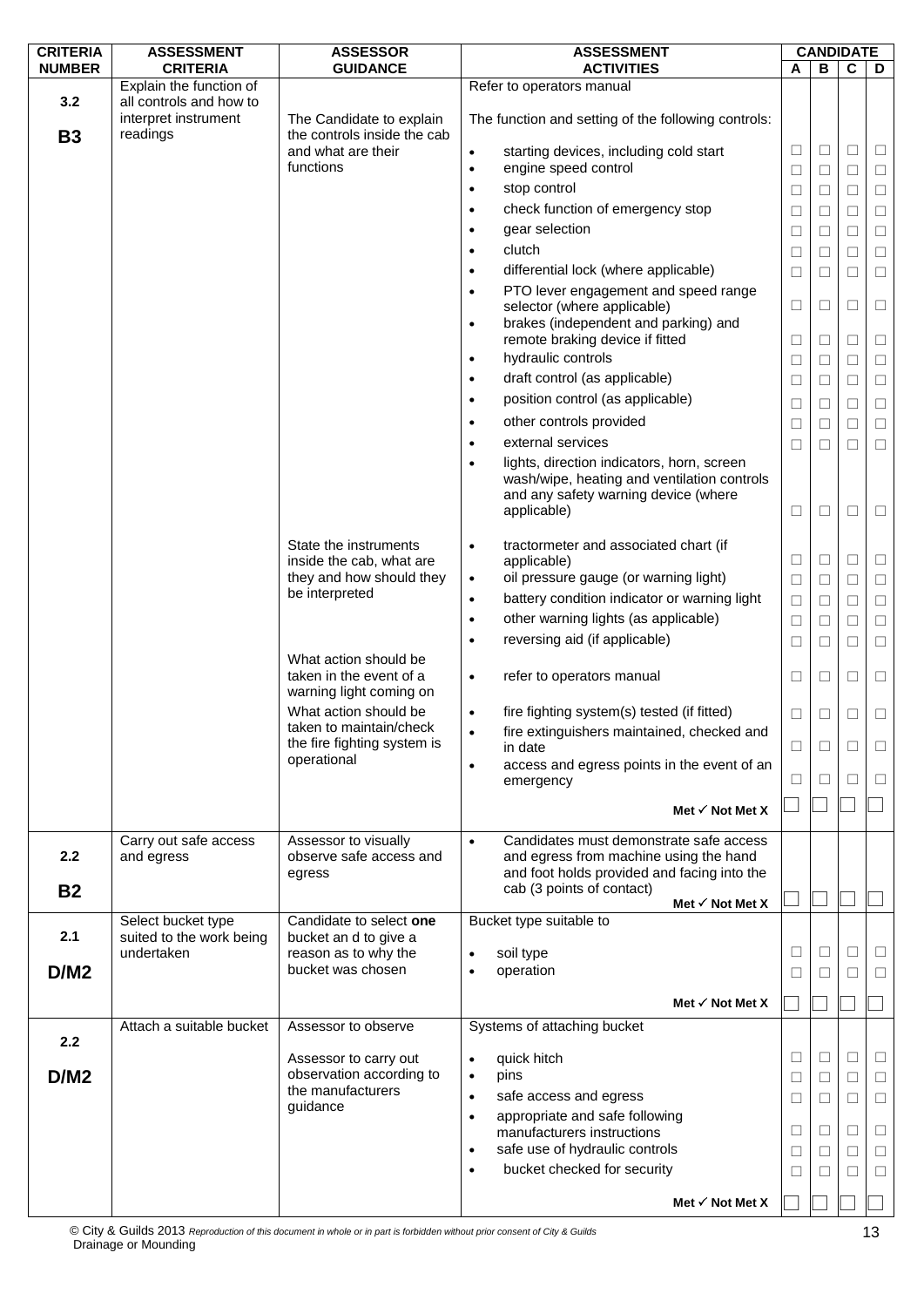| <b>CRITERIA</b> | <b>ASSESSMENT</b>                            | <b>ASSESSOR</b>      | <b>ASSESSMENT</b>                                                                                      | <b>CANDIDATE</b> |        |        |        |
|-----------------|----------------------------------------------|----------------------|--------------------------------------------------------------------------------------------------------|------------------|--------|--------|--------|
| <b>NUMBER</b>   | <b>CRITERIA</b>                              | <b>GUIDANCE</b>      | <b>ACTIVITIES</b>                                                                                      | A                | в      | C      | D      |
|                 | State safety precautions                     | Four precautions     | adequate warning signs<br>$\bullet$                                                                    | $\Box$           | $\Box$ | $\Box$ | $\Box$ |
| 4.1             | which should be put in<br>place when working |                      | safe working distances<br>$\bullet$                                                                    | $\Box$           | ⊔      | □      | □      |
| D/M4            | alongside public rights                      |                      | possible problems are identified when<br>$\bullet$                                                     |                  |        |        |        |
|                 | of way                                       |                      | working along side public rights of way                                                                | $\Box$           | □      | $\Box$ | $\Box$ |
|                 |                                              |                      | the right of way is maintained<br>$\bullet$                                                            | $\Box$           | $\Box$ | $\Box$ | $\Box$ |
|                 |                                              |                      | ensure all footpaths are repaired and safe<br>$\bullet$                                                |                  |        |        |        |
|                 |                                              |                      | to be used before the signs are removed<br>and the site is left                                        | Ц                | ⊔      | ⊔      | Ц      |
|                 |                                              |                      | ٠                                                                                                      | $\Box$           | □      | $\Box$ | $\Box$ |
|                 |                                              |                      |                                                                                                        |                  |        |        |        |
|                 |                                              |                      | Met $\checkmark$ Not Met X                                                                             |                  |        |        |        |
|                 | State types of land                          |                      | <b>Either</b>                                                                                          |                  |        |        |        |
| 4.2             | which are considered to                      |                      |                                                                                                        |                  |        |        |        |
|                 | be suitable sites for the                    | Two types of land    | <b>Drainage</b>                                                                                        |                  |        |        |        |
| D/M4            | operation                                    |                      | gentle slopes<br>٠                                                                                     | $\Box$           | $\Box$ | $\Box$ | $\Box$ |
|                 |                                              |                      | water logged<br>$\bullet$                                                                              | ⊔                | □      | □      | $\Box$ |
|                 |                                              |                      | adequate depth of soil<br>$\bullet$                                                                    |                  |        |        |        |
|                 |                                              |                      | suitable filtration area                                                                               | $\Box$           | □      | $\Box$ | $\Box$ |
|                 |                                              |                      | ٠                                                                                                      | $\Box$           | □      | П      | $\Box$ |
|                 |                                              | Two types of land    | <b>OR</b>                                                                                              |                  |        |        |        |
|                 |                                              |                      |                                                                                                        |                  |        |        |        |
|                 |                                              |                      | <b>Mounding</b>                                                                                        |                  |        |        |        |
|                 |                                              |                      |                                                                                                        | □                | □      | $\Box$ | $\Box$ |
|                 |                                              |                      | natural drainage via slope or soil profile<br>٠<br>mounding methods used to minimise soil<br>$\bullet$ |                  |        |        |        |
|                 |                                              |                      | erosion                                                                                                | $\Box$           | ⊔      | □      | □      |
|                 |                                              |                      | desired planting position and environment<br>$\bullet$                                                 | □                |        | П      | $\Box$ |
|                 |                                              |                      |                                                                                                        |                  |        |        |        |
|                 |                                              |                      | Met $\checkmark$ Not Met X                                                                             |                  |        |        |        |
|                 | State factors to consider                    | <b>Three factors</b> | Factors to consider may include                                                                        |                  |        |        |        |
| 4.3             | when carrying out the                        |                      |                                                                                                        |                  |        |        |        |
|                 | operation                                    |                      | site planning and operational systems<br>$\bullet$<br>appropriate to site conditions                   | $\Box$           | $\Box$ | $\Box$ | $\Box$ |
| D/M4            |                                              |                      | desired planting position and environment<br>$\bullet$                                                 | $\Box$           | $\Box$ | $\Box$ | $\Box$ |
|                 |                                              |                      | safe operation on steep slopes, turning<br>$\bullet$                                                   |                  |        |        |        |
|                 |                                              |                      | stability and traction                                                                                 | ⊔                | ⊔      | ⊔      | $\Box$ |
|                 |                                              |                      | poor traction caused by varying soil and<br>$\bullet$                                                  |                  |        |        |        |
|                 |                                              |                      | surface conditions                                                                                     | $\Box$           | □      | □      | □      |
|                 |                                              |                      | poor traction caused by obstacles, tree<br>$\bullet$                                                   |                  |        |        |        |
|                 |                                              |                      | stumps, boulders and other surface trash                                                               | $\Box$           | $\Box$ | $\Box$ | $\Box$ |
|                 |                                              |                      | wayleaves (electricity, telephone, gas)<br>$\bullet$                                                   | $\Box$           | $\Box$ | $\Box$ | $\Box$ |
|                 |                                              |                      | <b>Either</b>                                                                                          |                  |        |        |        |
|                 |                                              | <b>Four factors</b>  | <b>Drainage</b>                                                                                        |                  |        |        |        |
|                 |                                              |                      |                                                                                                        |                  |        |        |        |
|                 |                                              |                      | fall<br>$\bullet$                                                                                      | ⊔                | ⊔      | ⊔      | $\Box$ |
|                 |                                              |                      | profile                                                                                                | $\Box$           | □      | $\Box$ | $\Box$ |
|                 |                                              |                      | width<br>٠                                                                                             | □                | ⊔      | □      | $\Box$ |
|                 |                                              |                      | soil types<br>٠                                                                                        | $\Box$           | ⊔      | $\Box$ | $\Box$ |
|                 |                                              |                      | positioning of silt trap(s)<br>$\bullet$                                                               | $\Box$           | ⊔      | □      | $\Box$ |
|                 |                                              |                      |                                                                                                        | □                | □      | □      | $\Box$ |
|                 |                                              |                      | <b>OR</b>                                                                                              |                  |        |        |        |
|                 |                                              | Four factors         | <b>Mounding</b>                                                                                        |                  |        |        |        |
|                 |                                              |                      |                                                                                                        |                  |        |        |        |
|                 |                                              |                      | profile<br>٠<br>volume                                                                                 | ⊔                | ⊔      | $\Box$ | $\Box$ |
|                 |                                              |                      |                                                                                                        | $\Box$           | $\Box$ | $\Box$ | $\Box$ |
|                 |                                              |                      | soil type<br>$\bullet$                                                                                 | $\Box$           | □      | $\Box$ | $\Box$ |
|                 |                                              |                      | accuracy of spacing<br>$\bullet$                                                                       | $\Box$           | ⊔      | □      | $\Box$ |
|                 |                                              |                      | number per hectare<br>$\bullet$                                                                        | $\Box$           | $\Box$ | $\Box$ | $\Box$ |
|                 |                                              |                      | $\bullet$                                                                                              | □                | □      | $\Box$ | $\Box$ |
|                 |                                              |                      | Met $\checkmark$ Not Met X                                                                             |                  |        |        |        |
|                 |                                              |                      |                                                                                                        |                  |        |        |        |

© City & Guilds 2013 *Reproduction of this document in whole or in part is forbidden without prior consent of City & Guilds* 14 C City & Guilds 2013 R<br>Drainage or Mounding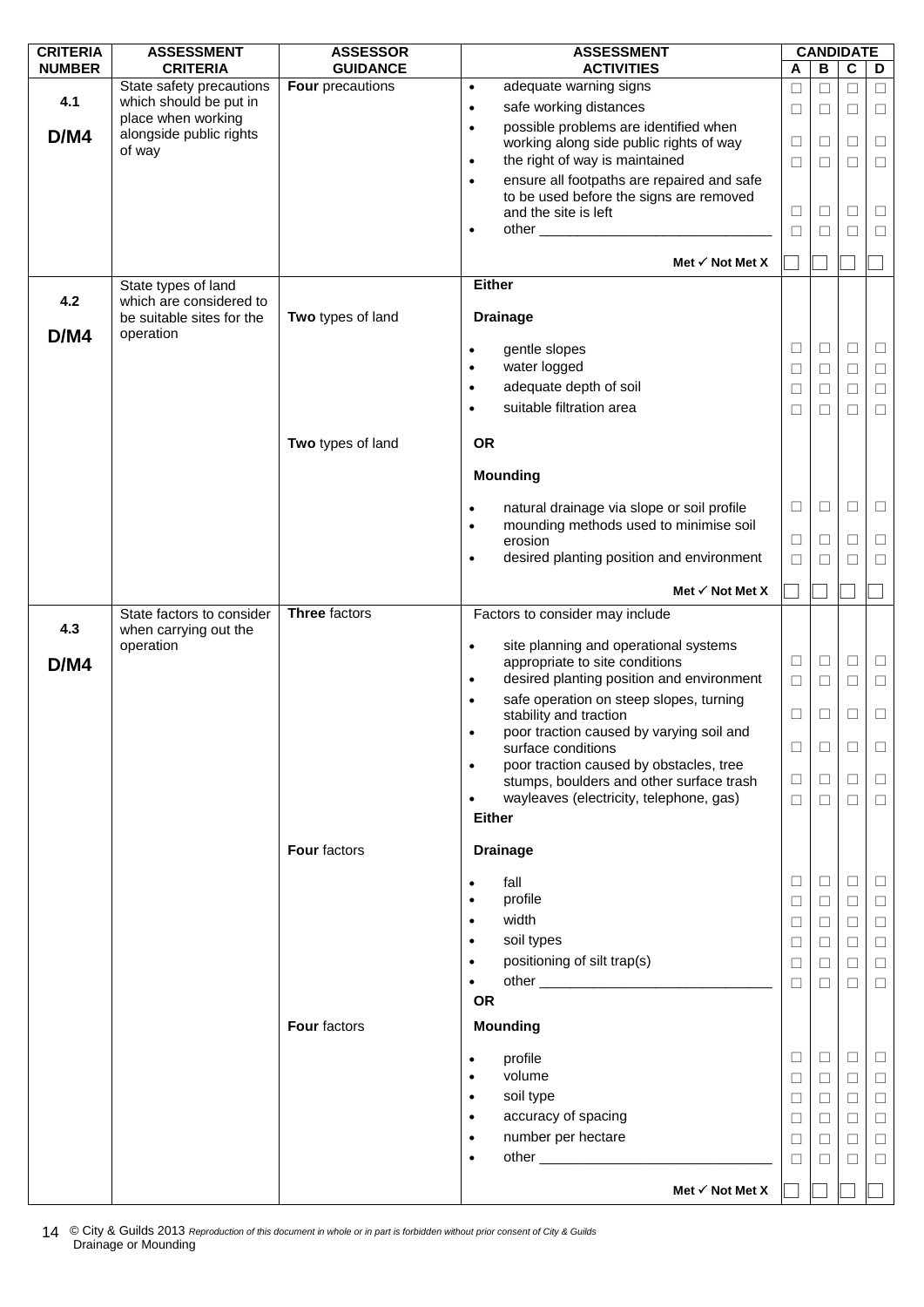| <b>CRITERIA</b>  | <b>ASSESSMENT</b>                                                  | <b>ASSESSOR</b>                                                           | <b>ASSESSMENT</b>                                                                                     | <b>CANDIDATE</b> |        |             |        |
|------------------|--------------------------------------------------------------------|---------------------------------------------------------------------------|-------------------------------------------------------------------------------------------------------|------------------|--------|-------------|--------|
| <b>NUMBER</b>    | <b>CRITERIA</b>                                                    | <b>GUIDANCE</b>                                                           | <b>ACTIVITIES</b>                                                                                     | A                | B      | $\mathbf c$ | D      |
| 3.7              | Describe safe driving<br>techniques that should<br>be used on site | All relevant to the<br>machine                                            |                                                                                                       |                  |        |             |        |
| <b>B3</b>        |                                                                    | The dangers of driving at<br>high speed                                   | The dangers of driving at high speed                                                                  |                  |        |             |        |
|                  |                                                                    |                                                                           | stability<br>$\bullet$                                                                                | $\Box$           | $\Box$ | $\Box$      | $\Box$ |
|                  |                                                                    |                                                                           | stopping distance<br>$\bullet$                                                                        | $\Box$           | $\Box$ | $\Box$      | $\Box$ |
|                  |                                                                    |                                                                           | $\bullet$                                                                                             | $\Box$           | $\Box$ | $\Box$      | $\Box$ |
|                  |                                                                    | The benefits of wide<br>wheel track settings                              | The benefits of wide wheel track settings                                                             |                  |        |             |        |
|                  |                                                                    |                                                                           | stability<br>$\bullet$                                                                                | ⊔                | $\Box$ | $\Box$      | $\Box$ |
|                  |                                                                    |                                                                           | $\bullet$                                                                                             | $\Box$           | $\Box$ | $\Box$      | $\Box$ |
|                  |                                                                    | Up and down hill                                                          | Up and down hill                                                                                      |                  |        |             |        |
|                  |                                                                    |                                                                           | straight<br>$\bullet$                                                                                 | $\Box$           | $\Box$ | $\Box$      | $\Box$ |
|                  |                                                                    |                                                                           | load distribution<br>$\bullet$                                                                        | $\Box$           | $\Box$ | $\Box$      | $\Box$ |
|                  |                                                                    | Across a slope                                                            | Across a slope                                                                                        |                  |        |             |        |
|                  |                                                                    |                                                                           | avoid if possible<br>$\bullet$                                                                        | $\Box$           | $\Box$ | $\Box$      | $\Box$ |
|                  |                                                                    |                                                                           | direction of turn up hill (rigid), downhill<br>$\bullet$<br>(articulated), tracked machine (specific) | Ц                | $\Box$ | $\Box$      | □      |
|                  |                                                                    |                                                                           | weight distribution<br>$\bullet$                                                                      | $\Box$           | $\Box$ | $\Box$      | $\Box$ |
|                  |                                                                    |                                                                           | route construction<br>$\bullet$                                                                       | $\Box$           | $\Box$ | $\Box$      | $\Box$ |
|                  |                                                                    |                                                                           | avoid obstacles<br>٠                                                                                  | ⊔                | $\Box$ | □           | $\Box$ |
|                  |                                                                    | Over rough ground                                                         | Over rough ground                                                                                     |                  |        |             |        |
|                  |                                                                    |                                                                           | speed<br>$\bullet$                                                                                    | $\Box$           | $\Box$ | $\Box$      | $\Box$ |
|                  |                                                                    |                                                                           | stability<br>$\bullet$                                                                                | □                | $\Box$ | $\Box$      | $\Box$ |
|                  |                                                                    |                                                                           | weight distribution<br>$\bullet$                                                                      | $\Box$           | $\Box$ | $\Box$      | $\Box$ |
|                  |                                                                    | When driving with heavily<br>loaded trailers and<br>implements            | When driving with heavily loaded trailers and<br>implements                                           |                  |        |             |        |
|                  |                                                                    |                                                                           | speed                                                                                                 | $\Box$           | $\Box$ | $\Box$      | $\Box$ |
|                  |                                                                    |                                                                           | stability<br>$\bullet$                                                                                | ⊔                | $\Box$ | ⊔           | ⊔      |
|                  |                                                                    |                                                                           | weight distribution<br>$\bullet$                                                                      | $\Box$           | $\Box$ | $\Box$      | $\Box$ |
|                  |                                                                    |                                                                           | route planning<br>$\bullet$                                                                           | ⊔                | □      | □           | $\Box$ |
|                  |                                                                    | Change of centre of<br>gravity when turning                               | Change of centre of gravity when turning                                                              |                  |        |             |        |
|                  |                                                                    |                                                                           | stability<br>$\bullet$                                                                                | ⊔                | $\Box$ | $\Box$      | П      |
|                  |                                                                    |                                                                           | Met $\checkmark$ Not Met X                                                                            |                  |        |             |        |
|                  | Carry out the operation                                            | Assessor to observe the                                                   | Start engine                                                                                          |                  |        |             |        |
| 2.3<br><b>B2</b> | on site in a safe,<br>effective and efficient<br>way               | candidate carrying out<br>correct starting techniques<br>in accordance to | isolator switch engaged<br>$\bullet$                                                                  | $\Box$           | □      | ⊔           | □      |
|                  |                                                                    | manufacturers                                                             | parking brake applied<br>$\bullet$                                                                    | ⊔                | $\Box$ | $\Box$      | □      |
| 2.5              |                                                                    | recommendations                                                           | gears in neutral<br>$\bullet$                                                                         | $\Box$           | $\Box$ | $\Box$      | □      |
| D/M2             | Manoeuvre the machine<br>on site in a safe and                     |                                                                           | clutch pedal depressed (if applicable)<br>$\bullet$<br>PTO disengaged (if applicable)                 | $\Box$           | $\Box$ | $\Box$      | $\Box$ |
|                  | effective way                                                      |                                                                           | $\bullet$<br>hydraulic services in neutral (if applicable)                                            | $\Box$           | $\Box$ | $\Box$      | $\Box$ |
|                  |                                                                    |                                                                           | ٠<br>start<br>$\bullet$                                                                               | ⊔<br>П           | ⊔<br>П |             | ⊔<br>п |
|                  |                                                                    |                                                                           |                                                                                                       |                  |        |             |        |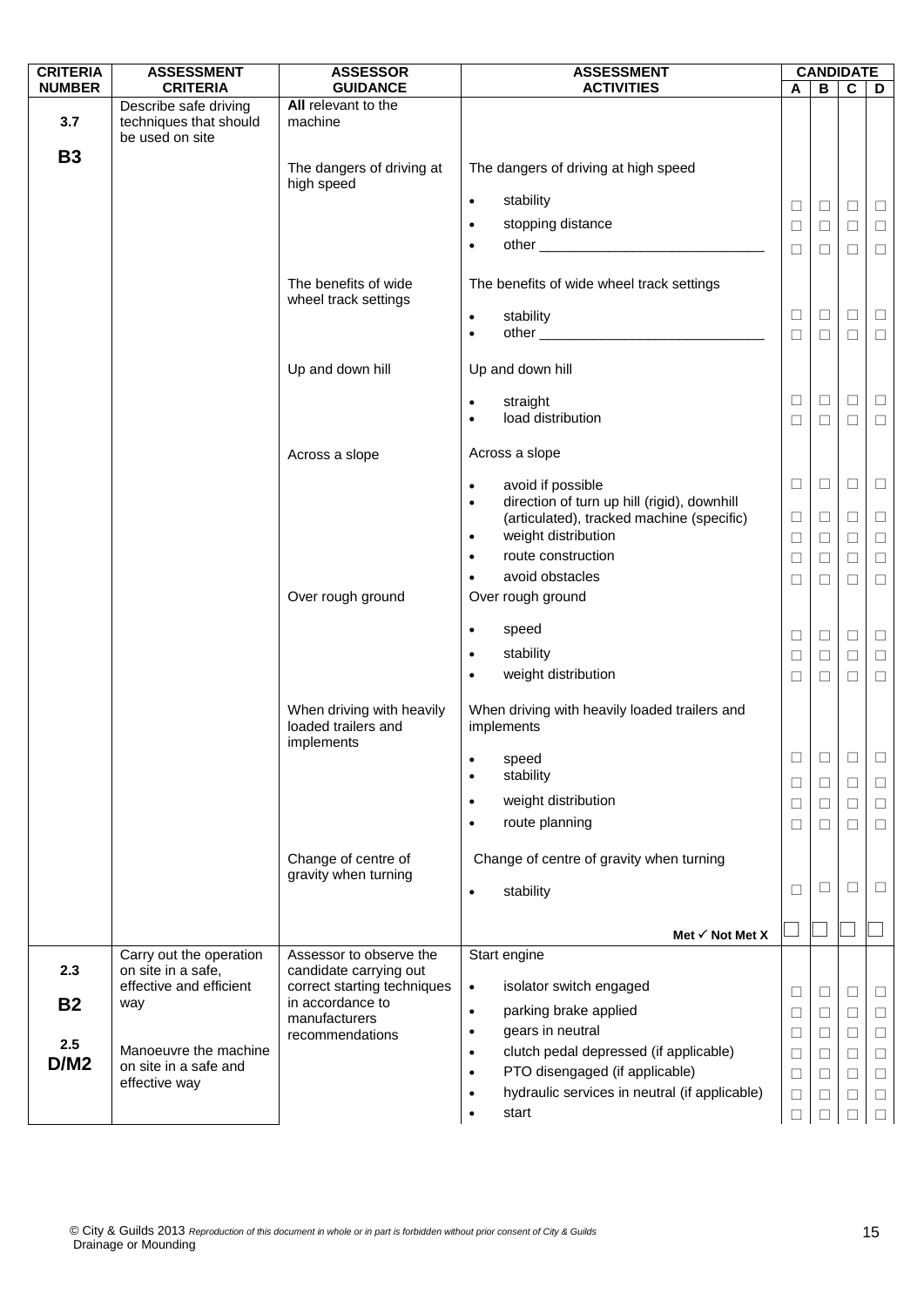| <b>CRITERIA</b> | <b>ASSESSMENT</b>       | <b>ASSESSOR</b>                                          | <b>ASSESSMENT</b> |                                                                    |        |        | <b>CANDIDATE</b> |        |  |
|-----------------|-------------------------|----------------------------------------------------------|-------------------|--------------------------------------------------------------------|--------|--------|------------------|--------|--|
| <b>NUMBER</b>   | <b>CRITERIA</b>         | <b>GUIDANCE</b>                                          |                   | <b>ACTIVITIES</b>                                                  | A      | B      | $\overline{c}$   | D      |  |
|                 |                         | Assessor to observe the                                  |                   | Candidate to drive machine:                                        |        |        |                  |        |  |
| 2.3/2.5<br>cont |                         | candidate drive the                                      | $\bullet$         | safe access                                                        | $\Box$ | □      | □                | $\Box$ |  |
|                 |                         | machine turning left and<br>right, reverse, park, switch | $\bullet$         | start in accordance with manufacturers<br>recommendations          | $\Box$ | $\Box$ | $\Box$           | $\Box$ |  |
|                 |                         | off and exit                                             | $\bullet$         | appropriate gear selection                                         |        |        |                  |        |  |
|                 |                         |                                                          |                   | smoothness of take off                                             | $\Box$ | $\Box$ | $\Box$           | $\Box$ |  |
|                 |                         |                                                          | $\bullet$         |                                                                    | $\Box$ | $\Box$ | $\Box$           | $\Box$ |  |
|                 |                         |                                                          | $\bullet$         | drive in a straight line                                           | $\Box$ | □      | $\Box$           | $\Box$ |  |
|                 |                         |                                                          | $\bullet$         | left and right turn                                                | $\Box$ | $\Box$ | $\Box$           | $\Box$ |  |
|                 |                         |                                                          | $\bullet$         | reverse (if applicable)                                            | $\Box$ | $\Box$ | $\Box$           | $\Box$ |  |
|                 |                         |                                                          | $\bullet$         | appropriate speed for conditions                                   | $\Box$ | $\Box$ | $\Box$           | $\Box$ |  |
|                 |                         |                                                          | $\bullet$         | appropriate use of brakes                                          | $\Box$ | □      | $\Box$           | $\Box$ |  |
|                 |                         |                                                          | $\bullet$         | safe position on site chosen                                       | $\Box$ | □      | □                | $\Box$ |  |
|                 |                         |                                                          | $\bullet$         | controls and attachments in neutral and                            |        |        |                  |        |  |
|                 |                         |                                                          |                   | lowered to the ground                                              | □      | $\Box$ | $\Box$           | $\Box$ |  |
|                 |                         |                                                          | $\bullet$         | parking brake applied and effective                                | $\Box$ | □      | $\Box$           | $\Box$ |  |
|                 |                         |                                                          | $\bullet$         | safe egress                                                        | $\Box$ | □      | $\Box$           | $\Box$ |  |
|                 |                         |                                                          |                   |                                                                    |        |        |                  |        |  |
|                 |                         |                                                          |                   | Parking machine may include                                        |        |        |                  |        |  |
|                 |                         |                                                          |                   | safe position on site chosen                                       | $\Box$ | $\Box$ | $\Box$           | $\Box$ |  |
|                 |                         |                                                          | $\bullet$         | controls and attachments in neutral and                            |        |        |                  |        |  |
|                 |                         |                                                          |                   | lowered to the ground                                              | $\Box$ | $\Box$ | $\Box$           | $\Box$ |  |
|                 |                         |                                                          | $\bullet$         | parking brake applied (if applicable)                              | $\Box$ | □      | □                | $\Box$ |  |
|                 |                         |                                                          | $\bullet$         | engine off                                                         | $\Box$ | $\Box$ | $\Box$           | $\Box$ |  |
|                 |                         |                                                          | $\bullet$         | key removed                                                        | $\Box$ | $\Box$ | $\Box$           | $\Box$ |  |
|                 |                         |                                                          |                   | correct dismounting                                                | $\Box$ | □      | $\Box$           | $\Box$ |  |
|                 |                         |                                                          |                   | access and egress                                                  | $\Box$ | □      | $\Box$           | $\Box$ |  |
|                 |                         |                                                          |                   |                                                                    |        |        |                  |        |  |
|                 |                         | Assessor to visually                                     |                   | Stop engine                                                        |        |        |                  |        |  |
|                 |                         | observe the candidate                                    | $\bullet$         | allow engine to idle                                               | $\Box$ | $\Box$ | □                | $\Box$ |  |
|                 |                         | carrying out correct                                     | $\bullet$         | lower and disengage hydraulic services                             |        |        |                  |        |  |
|                 |                         | shutting down techniques                                 |                   | and PTO                                                            | $\Box$ | $\Box$ | $\Box$           | $\Box$ |  |
|                 |                         | in accordance to<br>manufacturers                        | $\bullet$         | gears in neutral and parking brake applied                         | $\Box$ | $\Box$ | $\Box$           | $\Box$ |  |
|                 |                         | recommendations                                          | $\bullet$         | shut down electrical services/computer                             | $\Box$ | $\Box$ | $\Box$           | $\Box$ |  |
|                 |                         |                                                          | $\bullet$         | disengage ignition and remove key                                  | $\Box$ | □      | $\Box$           | $\Box$ |  |
|                 |                         |                                                          | $\bullet$         | disengage and remove isolator switch                               | $\Box$ | □      | $\Box$           | $\Box$ |  |
|                 |                         |                                                          |                   |                                                                    |        |        |                  |        |  |
|                 |                         |                                                          |                   | Met $\checkmark$ Not Met X                                         |        |        |                  |        |  |
|                 | Carry out the operation | Assessor to observe                                      |                   | <b>Either</b>                                                      |        |        |                  |        |  |
| 2.4             | in accordance with the  |                                                          |                   | <b>Drainage</b>                                                    |        |        |                  |        |  |
|                 | job specification       | A length of new drain<br>must be created as part of      |                   |                                                                    |        |        |                  |        |  |
| D/M2            |                         | the assessment                                           | $\bullet$         | inspect sites for hazards: power cables,                           |        |        |                  |        |  |
|                 |                         |                                                          |                   | drainage outfalls, soft banks etc                                  | Ц      | $\Box$ | $\Box$           | Ц      |  |
|                 |                         | Length of the drain must                                 | $\bullet$         | efficient smooth operation of machine                              | $\Box$ | $\Box$ | $\Box$           | $\Box$ |  |
|                 |                         | be at least 4 x maximum                                  | $\bullet$         | safe procedures are observed for moving                            |        |        |                  |        |  |
|                 |                         | reach                                                    |                   | the machine during work                                            | $\Box$ | $\Box$ | $\Box$           | $\Box$ |  |
|                 |                         |                                                          | $\bullet$         | suitable profile and fall                                          | $\Box$ | $\Box$ | $\Box$           | $\Box$ |  |
|                 |                         |                                                          | $\bullet$         | suitable size of silt trap created                                 | $\Box$ | $\Box$ | $\Box$           | $\Box$ |  |
|                 |                         |                                                          | $\bullet$         | maintain rate of work suited to site                               |        |        |                  |        |  |
|                 |                         |                                                          |                   | conditions and machine capabilities                                | $\Box$ | $\Box$ | $\Box$           | $\Box$ |  |
|                 |                         | Eighty new mounds to be                                  | <b>OR</b>         |                                                                    |        |        |                  |        |  |
|                 |                         | created as part of this<br>assessment                    |                   | <b>Mounding</b>                                                    |        |        |                  |        |  |
|                 |                         |                                                          |                   |                                                                    |        |        |                  |        |  |
|                 |                         |                                                          | $\bullet$         | inspect site for hazards: power cables,                            |        |        |                  |        |  |
|                 |                         |                                                          |                   | drainage outfalls, soft banks etc                                  | □      | $\Box$ | $\Box$           | $\Box$ |  |
|                 |                         |                                                          | $\bullet$         | efficient smooth operation of machine                              | $\Box$ | $\Box$ | $\Box$           | $\Box$ |  |
|                 |                         |                                                          | $\bullet$         | safe procedures are observed for moving                            | $\Box$ | $\Box$ | $\Box$           | $\Box$ |  |
|                 |                         |                                                          | $\bullet$         | the machine during work<br>suitable profile and volume             |        |        | $\Box$           |        |  |
|                 |                         |                                                          |                   |                                                                    | $\Box$ | $\Box$ |                  | $\Box$ |  |
|                 |                         |                                                          | $\bullet$         | rate of work suited to site conditions and<br>machine capabilities | $\Box$ | $\Box$ | □                | □      |  |
|                 |                         |                                                          |                   |                                                                    |        |        |                  |        |  |
|                 |                         |                                                          |                   | Met $\checkmark$ Not Met X                                         |        |        |                  |        |  |

© City & Guilds 2013 *Reproduction of this document in whole or in part is forbidden without prior consent of City & Guilds* 16 © City & Guilds 2013 R<br>Drainage or Mounding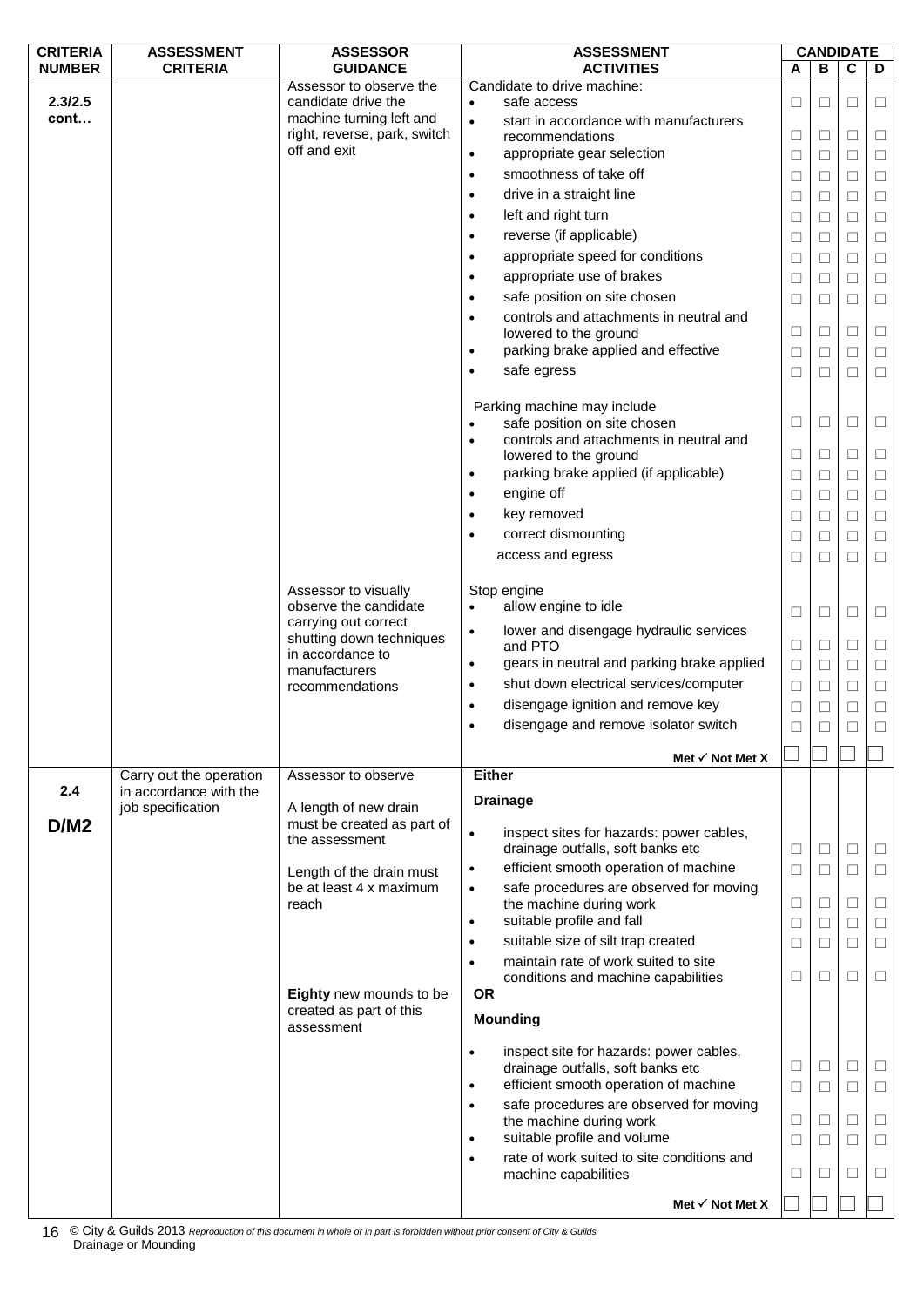| <b>CRITERIA</b>       | <b>ASSESSMENT</b>                                                    | <b>ASSESSOR</b>                                              | <b>ASSESSMENT</b>                                                                               | <b>CANDIDATE</b> |        |                         |                  |
|-----------------------|----------------------------------------------------------------------|--------------------------------------------------------------|-------------------------------------------------------------------------------------------------|------------------|--------|-------------------------|------------------|
| <b>NUMBER</b>         | <b>CRITERIA</b>                                                      | <b>GUIDANCE</b>                                              | <b>ACTIVITIES</b>                                                                               | A                | B      | $\overline{\mathbf{c}}$ | D                |
| 4.4                   | State factors to consider<br>when cleaning,<br>servicing and storing | State two advantages of<br>regularly cleaning the<br>machine | Machine is cleaned to:<br>prevent corrosion<br>$\bullet$                                        | $\Box$           | $\Box$ | $\Box$                  | $\Box$           |
| D/M4                  | the machine                                                          |                                                              | facilitate maintenance & adjustments<br>$\bullet$                                               | □                | $\Box$ | $\Box$                  | $\Box$           |
|                       |                                                                      |                                                              | prevent hazardous operating conditions<br>$\bullet$<br>(e.g. fire)                              | □                | $\Box$ | $\Box$                  | $\Box$           |
|                       |                                                                      |                                                              | prevent soiling of roads<br>$\bullet$                                                           | $\Box$           | $\Box$ | $\Box$                  | $\Box$           |
|                       |                                                                      |                                                              | prevention of cross contamination / bio<br>security                                             | □                | $\Box$ | $\Box$                  | $\Box$           |
|                       |                                                                      | State three factors to                                       | identify PPE to be used<br>$\bullet$                                                            | $\Box$           | $\Box$ | $\Box$                  | $\Box$           |
|                       |                                                                      | consider for cleaning the                                    | remove any unwanted residues safely<br>$\bullet$                                                |                  |        |                         |                  |
|                       |                                                                      | machine                                                      | using appropriate method:                                                                       |                  |        | $\Box$                  |                  |
|                       |                                                                      |                                                              | blower<br>compressed air                                                                        | $\Box$           | $\Box$ |                         | $\Box$           |
|                       |                                                                      |                                                              | water                                                                                           | $\Box$           | $\Box$ | $\Box$                  | $\Box$           |
|                       |                                                                      |                                                              | brush                                                                                           | □                | $\Box$ | $\Box$<br>$\Box$        | $\Box$<br>$\Box$ |
|                       |                                                                      |                                                              | dispose of waste material according to<br>$\bullet$                                             | $\Box$           | $\Box$ |                         |                  |
|                       |                                                                      |                                                              | company policy and legislation                                                                  | □                | $\Box$ | $\Box$                  | $\Box$           |
|                       |                                                                      |                                                              |                                                                                                 |                  |        |                         |                  |
|                       |                                                                      | State two reasons for                                        | machine inspected to establish any wear,<br>$\bullet$                                           |                  |        |                         |                  |
|                       |                                                                      | inspecting the machine<br>after use                          | damaged and/or missing components<br>through use                                                | $\Box$           | $\Box$ | $\Box$                  | $\Box$           |
|                       |                                                                      |                                                              | ensures any defects can be rectified before<br>$\bullet$<br>it is next used                     | $\Box$           | П      | $\Box$                  | $\Box$           |
|                       |                                                                      |                                                              | other operators / supervisor etc. can be<br>$\bullet$                                           |                  |        |                         |                  |
|                       |                                                                      |                                                              | informed through a reporting procedure<br>that defects are present                              | □                | $\Box$ | $\Box$                  | $\Box$           |
|                       |                                                                      |                                                              |                                                                                                 |                  |        |                         |                  |
|                       |                                                                      |                                                              | Met $\checkmark$ Not Met X                                                                      |                  |        |                         |                  |
| 1.3                   | Work in a way which<br>maintains health and                          | Assessor to observe                                          | All activities must be completed in a way<br>$\bullet$<br>which protects the operator and those |                  |        |                         |                  |
|                       | safety and is consistent<br>with relevant legislation                |                                                              | around them.<br>Met $\checkmark$ Not Met X                                                      |                  |        |                         |                  |
| <b>B&amp;</b><br>D/M1 | and industry good<br>practice                                        |                                                              |                                                                                                 |                  |        |                         |                  |
|                       | Carry out work to                                                    | Assessor to observe                                          | It is ensured that any possible<br>$\bullet$                                                    |                  |        |                         |                  |
| $1.4$                 | minimise environmental<br>damage                                     |                                                              | environmental damage is minimised at all<br>times during on site operations                     |                  |        |                         |                  |
| <b>B&amp;</b>         |                                                                      |                                                              |                                                                                                 |                  |        |                         |                  |
| D/M1                  |                                                                      |                                                              | Met $\checkmark$ Not Met X                                                                      |                  |        |                         |                  |